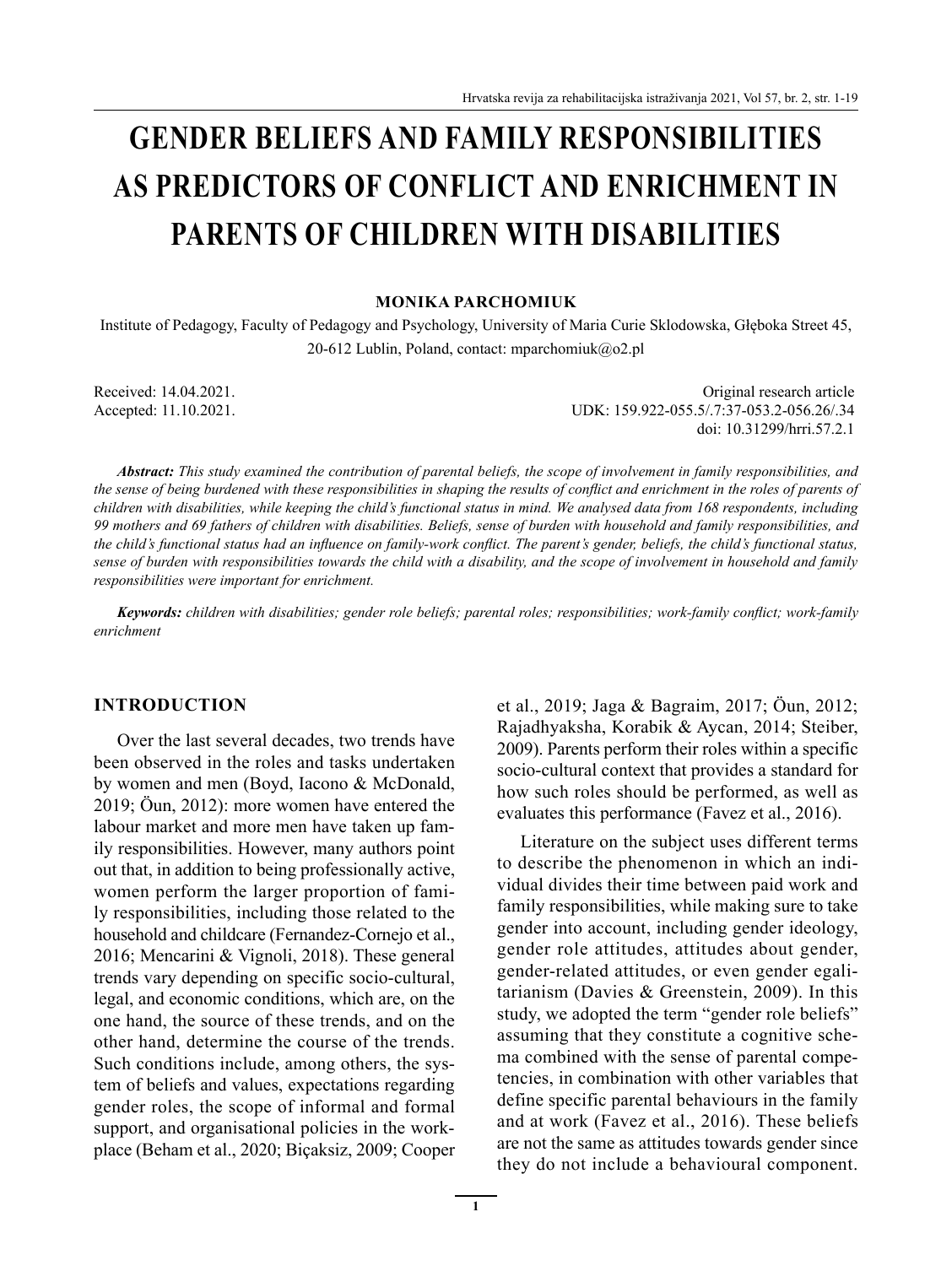Furthermore, they also differ from gender-related behaviour (Claffey & Mickelson, 2009; Gaunt, 2006). Based on the empirical dimension of beliefs, we assumed that gender role beliefs comprise of a bipolar continuum with an egalitarian (non-traditional) and a traditional end (Somech & Drach-Zahavy, 2007; Steiner, Krings & Wiese, 2019). Such beliefs have their source in factors of primary and secondary socialisation, as well as individual experiences (Fortin, 2005; Kaufman & White, 2016; Kroska & Elman, 2009; Walls, Helms & Grzywacz, 2016).

Empirical data suggests that gender role beliefs include both beliefs describing the responsibilities of women and men, as well as the evaluation of the roles and tasks assigned to them from the perspective of family members, especially children (Gaunt, 2006; Kaufman &White, 2016; Steiner et al., 2019). Traditional beliefs assume that there is a strict division of gender roles. The woman has to take up family responsibilities, including the care and upbringing of dependent family members, which is justified by her predispositions and most beneficial for the entire family. It is believed that if the woman is employed, it can have a detrimental effect on her children's development and limit the resources that she can invest in her family roles. Traditional beliefs explain the role of the man as supporting the family through work, but not engaging in family responsibilities. Egalitarian beliefs broaden the spectrum of roles for both sexes, assuming the possibility or even benefits of mothers taking up professional work and fathers engaging in family life (Gaunt, 2006; Kaufman & White, 2016; Steiner et al., 2019). The traditional belief system includes stereotypical models of "a good mother" and "a good father". A "good mother" is a woman who devotes herself to the family by expressing her constant readiness and availability to meet familial needs while neglecting her own needs (Kaufman & White, 2016; Lewis, 2000, in Leiter et al., 2004; Steiner et al., 2019). The stereotype of a "good mother" accumulates several beliefs that have been captured in Hays's intensive mothering ideology (1996, in Walls et al., 2016, p. 2), which states that "children are innately good or innocent, mothers should be self-sacrificing and primary caregivers, and correct childrearing requires all of the mothers' time, energy, and resources". Work potentially limits this readiness and availability (Duxbury & Higgins, 1991).

In public opinion, motherhood seems to be the prototype of parenthood, accumulating all its important features against which the quality of good fatherhood is assessed (Perälä-Littunen, 2007). A "good father" is a professionally successful breadwinner who is not expected to be directly responsible for childcare (Chou, Kroger & Pu, 2016). Modern working mothers have developed a new ideology of good motherhood, comprising an element of providing the child with economic security and high-quality care, while sharing responsibilities with their partner (Walls et al., 2016). This can presumably be considered an element of the modern woman's adaptation to the reality where egalitarian trends are more prevalent. This is especially true for women living in countries offering solutions facilitating these trends (Öun, 2012; Steiber, 2009). There are no in-depth analysis devoted to parental beliefs in the population of mothers and fathers raising a child with a disability. The stereotype of "an irreplaceable mother devoting herself to the child's welfare", which is characteristic of the traditional belief system, is particularly applicable to mothers raising a child with a disability, since they are expected by the social environment to give up other roles and fully focus on their child's needs (Sheran & Todd, 2000). This may make them feel guilty and anxious, and even depressive when they start working and share sharing responsibilities with others (Sheran & Todd, 2000; Sitimin et al., 2017; Taylor, 2005 et al.).

Numerous studies on beliefs have shown how beliefs operate in women and men in the context of realised and planned family and professional lives (Jugović, 2015; Perry-Jenkins et al., 2017). Longitudinal studies showing trends in sharing the labour market, starting a family, making decision on procreating, and being satisfied with marital life are particularly useful in this regard. They show that women's egalitarian attitudes and participation of men in family life are associated with greater involvement of women in the labour market, including both taking up employment and longer working hours (Cunningham, 2008; Fortin, 2005; Harris & Fireston, 1998).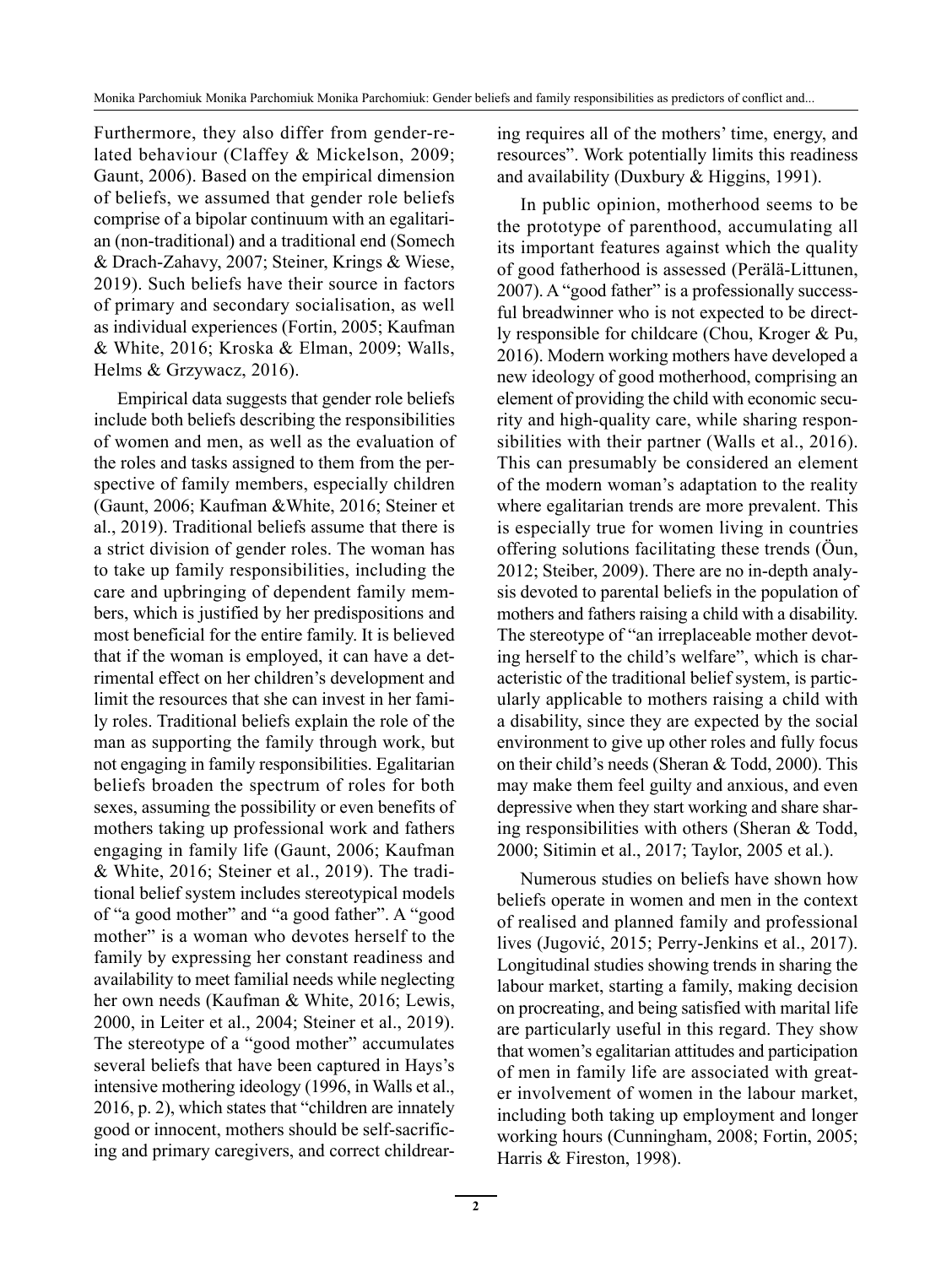Caring for a child is a complex construct involving many tasks, making it highly time consuming and energy-draining (Badawy & Schieman, 2019). Childcare and household chores that fulfil the needs of family members, referred to as "invisible work", require committing significant engagement and resources, including time, but do not necessarily bring spectacular and appreciated effects (Kaplan, Sabbah-Karkabi & Herzog, 2020). Studies show that a mother's experience of caring for her child is much more beneficial than her experience of doing routine household chores. This affects the mother's level of satisfaction and sense of burden when performing both types of duties (Kaplan et al., 2020).

In the event of a disability or illness of a family member, the scope of tasks is extended to tasks related to therapy and rehabilitation. Parents of children with disabilities undertake additional tasks resulting from their participation in therapy, education, and care, as well as defending their child's interests, searching for optimal ways to support their child's development, sharing experiences within parent groups or conferences, broadening their knowledge about disability, and acting as members of advisory groups in various institutions and organisations. These tasks consume time and energy, but they may also be a source of new personality traits and social competencies, or could lead to strengthening existing ones (Churchill et al., 2010; Ryan & Runswick-Cole, 2008; Schippers et al., 2020).

Research shows that taking up family responsibilities (including childcare and household chores) is often the father's decision, but it is something that is obvious for women starting a family, whether they work professionally or not (Duxbury & Higgins, 1991; Perälä-Littunen, 2018). It is predominantly women who fulfil domestic and parenting responsibilities, even if they are professionally active like the fathers (Fernandes-Cornejo et al., 2016; Haines et al., 2019; Kaplan et al., 2020). Bearing in mind future family and professional roles, women are more likely to assume that they will need to and are ready to limit building their professional career because of family responsibilities (Fernandes-Cornejo et al., 2016). Factors that may be important for taking up family roles and the degree of involvement in their implementation include, among others, specific beliefs, including the ones regarding the mother's competencies, the essence of parenthood, and gender role beliefs (Cooper et al., 2019; Hergatt Huffman et al., 2014; Kuo, Volling & Gonzalez, 2018).

The following trends in the area of gender role beliefs were found to be of interest for the present research study:

- 1. Beliefs differentiate the global scope of parental involvement or commitment to specific tasks. Gender roles and beliefs may affect the way these tasks are assessed and prioritised. Kuo et al. (2018) mentioned that fathers presumably view love and support for their child and accompanying him/her in play and other activities as important aspects of fatherhood. From their perspective, engaging in everyday practical tasks (such as grooming) may be less important. Therefore, the mother's attitudes and beliefs are an important factor determining the father's participation in childcare (Meteyer & Perry-Jenkins, 2010; Zvara, Schoppe-Sullivan & Kamp Dush, 2013).
- 2. Egalitarian fathers are more likely to support mothers in household chores by appreciating the importance of their professional work for personal and family life. Research also shows that egalitarian attitudes of men (but not women) have a positive impact on their involvement in childcare and psychosocial adaptation (Riina & Feinberg, 2012). Observing social changes over several decades, Nomaguchi (2009) also pointed out the importance of social pressure that forces fathers to share household duties with their working wives: such pressure is often greater for fathers who hold traditional views. Mencarni and Vignoli (2017) showed that fathers with traditional attitudes towards gender roles are less likely to take up household duties and are more likely to be dissatisfied with their wives' employment. The relationship between traditional beliefs and low amounts of time spent by men doing housework and caring for dependent family members was also confirmed by Huffman et al. (2014).
- 3. Parents with egalitarian attitudes may more often share certain caring tasks with others,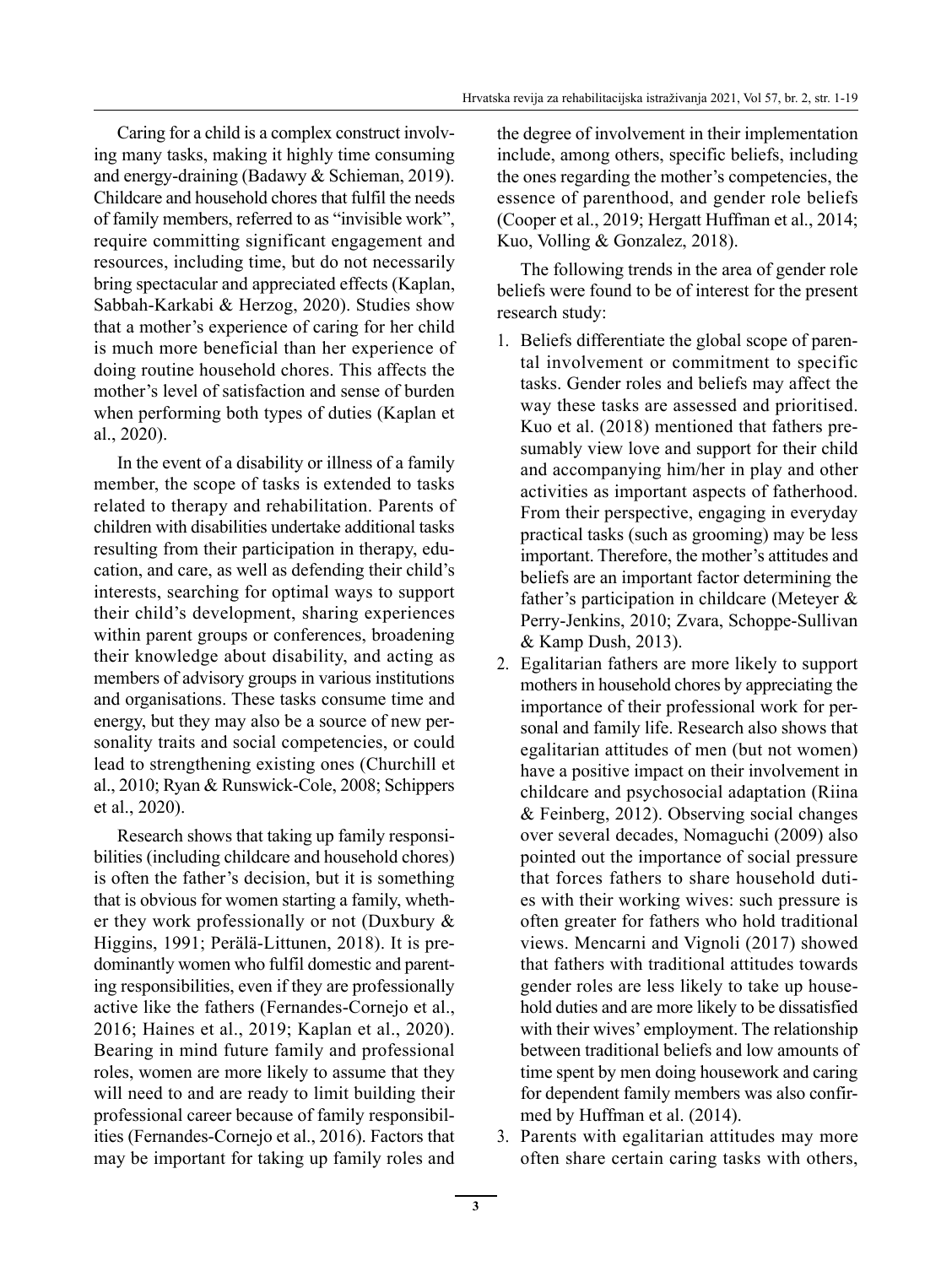including institutions. As mentioned before, modern mothers may construct a new ideal of a good mother, adjusted to the reality where they undertake professional work for various reasons. A priority, but also an element of this ideal, is to provide the child with high-quality care (Walls et al., 2016).

Research also shows that a father's involvement in caring for a child with a disability is related to the father's professional work and working hours, the mother's professional work and her working hours, the child's age, and the type and degree of the child's disability (Chou et al., 2016; MacDonald & Hastings, 2010; Potter, 2017). The trend showing greater involvement of fathers in family responsibilities when mothers are professionally active is consistent with the one observed in families with non-disabled children (Feinberg, 2003; Webber & Williams, 2008). When raising a child with a disability, the traditional beliefs of mothers regarding work and motherhood were found to be insignificant (Chou et al., 2016) when considered in contrast to a father's belief about their important role in childcare (Mavrogianni & Lampropoulou, 2020). A mother's belief about their irreplaceable role in childcare can affect the nature of a father's involvement, similar to that observed in families in the general population (Olrick, Pianta & Marvin, 2002). Other studies including both parents have shown that greater involvement in caring for a child with a disability is associated with a lack of initiative to start working and dissatisfaction with the partner's caregiving abilities (Ozgun & Sterling Honig, 2005).

Simultaneous involvement in family and professional roles, motivated by many reasons, may trigger positive and negative phenomena, such as conflict and enrichment (enhancement). Enrichment is the extent to which experiences in one role increase the quality of life in another role, and it is indicated by the level of activity and positive feelings or mood (Greenhaus & Powell, 2006). Physical, mental, social, and organisational resources are key for gaining experience in one's roles. In the domain where they are acquired and developed, these resources facilitate performing tasks associated with the role, they help reduce burdens, and generate additional resources (Voydanoff, 2004; 2005). They can be transferred directly (instrumental path) and indirectly (affective path) in other domains, and may become useful in dealing with the requirements related to additional role(s) (Carlson et al., 2006). Indicators of enrichment in the instrumental path include conflict resolution skills and the development of certain predispositions. Enrichment in the affective path strengthens positive emotions and mood, which can improve role performance (Carlson et al., 2006). Strong enrichment reflects the degree to which an individual is enthusiastic, energetic, exhibits improved concentration and a good mood (Wayne et al., 2007). Enrichment is multidimensional and may occur with varying intensity in both directions: work-family and family-work (Carlson et al., 2006).

Work-family conflict is "a form of inter-role conflict in which the pressures from work and family domains are mutually incompatible in some respect. That is, participation in the work (family) role is made more difficult by virtue of participation in the family (work) role" (Greenhaus & Beutell, 1985, p. 77). Conflict is caused by difficult or impossible requirements such as structural or psychological expectations arising from organisational and normative aspects of the role that the individual must respond to (which requires adaptation) by making a physical or mental effort (Voydanoff, 2005). Greenhaus and Beutell (1985) distinguished two types of role conflict: (a) behavioural conflict indicating that behaviours shaped in one role (even expected of it) are harmful, unnecessary, and disruptive to the other role, (b) conflict occurring over time, and (c) tension (including mood and energy). Conflict, like enrichment, is bidirectional: work-family and family-work, and empirical evidence indicates that these constructs are relatively independent of each other (Grzywacz et al., 2008). Work-family conflict means that the factors responsible for its occurrence come from the work environment. The family-work conflict means that they come from a family background.

Mothers of children with disabilities are less likely to take up or return to work than fathers and mothers of non-disabled children (Brennan, Brannan, 2005; Crettenden, Wright, Skinner, 2014; Einam & Cuskelly, 2002; Hauge et al., 2013). Compared to fathers, mothers are more likely to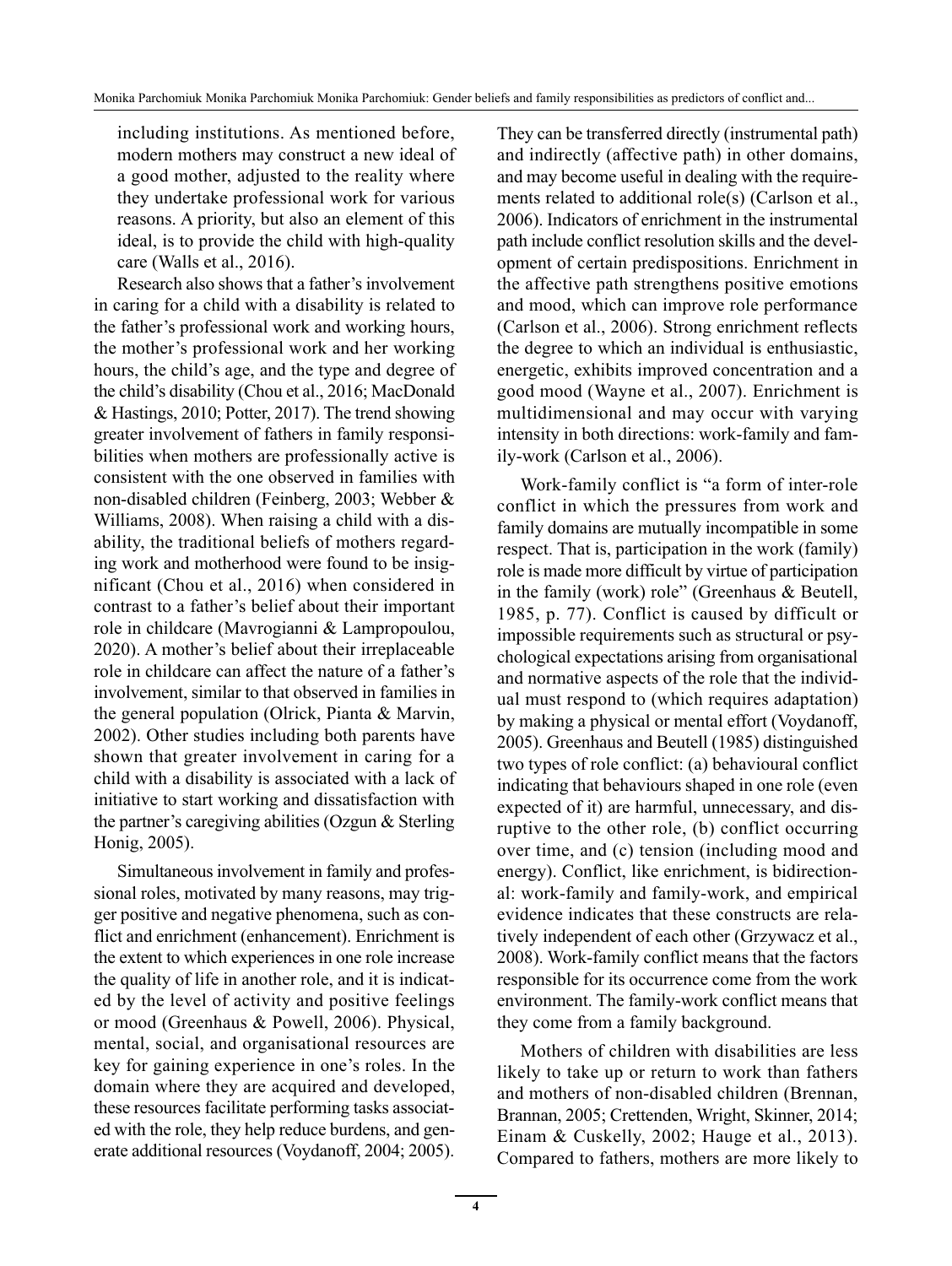give up their professional life to take care of and educate the child (Ozgun & Sterling Honig, 2005). Empirical data also shows specific trends in fathers, who may find extra work or work longer hours to cover increased expenses, and who also report career limitations and difficulties in reconciling work with raising a child (Pancsofar et al., 2020; Schippers et al., al., 2020; Wright, Crettenden & Skinner, 2016). Many factors affect the trends described here, including the stability of the child's health, the degree of the disorders, and the associated requirements for care and nursing (Brennan & Brannan, 2005; Leiter et al., 2004; Rupp & Ressler, 2009), as well as access to informal and formal support based on the needs of the family (Brown, 2014; Crettenden et al., 2014; Schippers et al., 2020). Research also indicates positive outcomes when mothers and fathers of children with disabilities take up professional roles, such as the development of resources (e.g., support networks), coping abilities, positive self-image traits, energy, and meeting psychosocial needs. All the above are used in family life, including when providing care for and bringing up a child with a disability (Einam & Cuskelly, 2002; Pancsofar et al., 2020; Sheran & Todd, 2000), which may indicate enrichment. This construct, similar to role conflict, is almost unrecognised in the population of parents of children with disabilities. Previous studies, including those with parents of children with a disability, have explored contextual factors of enrichment and negative phenomena (such as interference and family-work conflict) in the personal sphere and the environment (Brown, 2014; Brown & Sumner, 2019). However, the largest sample in these studies were mothers, and the regression models tested both phenomena separately.

There is disagreement about the trends in the direction of conflict and enrichment in women and men. Some studies provide evidence that for women, family has a stronger influence on work, while for men, work has an effect on family life (Aryee, Srinivas & Tan, 2005; Voydanoff, as cited in Brummelhuis et al., 2008; Simon, as cited in Gray, 2003). Examining the extent of this trend, depending on the nature of beliefs, can help us understand how they will be significant for work-family and family-work conflict and enrichment.

Studies conducted so far, mainly in groups of parents raising non-disabled children, suggest that the gender variable plays a distinguishing role for both phenomena. However, there is no uniformity in the trends related to how gender shapes conflict and enrichment. Some studies show higher conflict in women (DePasquale et al., 2017; Öun, 2012), while others show no significant gender differences (Haines et al., 2019; Smith, Yu & Le, 2020). With respect to enrichment, some studies indicate a significantly higher enrichment in women (Beham et al., 2020; Van Steenbergen, 2007), while others show no differences (Jaga & Bagraim, 2011), or different results depending on the direction of enrichment (Rothbard, 2001). Huffman et al. (2014) pointed out that, from the perspective of conflict analysis, it is useful to verify the influence of gender along with the influence of beliefs.

It has been suggested that socialisation is important to fulfil social roles and expectations directed at people of different sexes (McNall, Nichlin & Masuda, 2010). Women and men create different beliefs about family and professional roles, and their activity in these areas (depending on many personal and environmental factors) provides them with experiences consistent or inconsistent with these beliefs. In addition, the roles they take on are associated with different social assessments and support systems, which also affects the possibility of their successful implementation (Young, 2019).

Previous studies have verified the relationship between conflict and the beliefs of women and their partners, as well as working women and men (Šimunić, Pandža & Gregov, 2017; Steiner et al., 2019). Studies have also addressed the role of beliefs in moderating strategies for coping with conflict (Somech & Drach-Zahavy, 2007). The significance of gender role beliefs is confirmed by qualitative analyses showing that women report greater conflict if their husband's hold traditional beliefs. The key factor here is the perception of inequality in the division of duties resulting from the fact that the partner has a smaller share (Jaga  $\&$ Bagraim, 2017). This trend has been confirmed by Šimunić et al. (2017), who showed that higher conflict in women and men is associated with stronger traditionalism of married men. Traditional fathers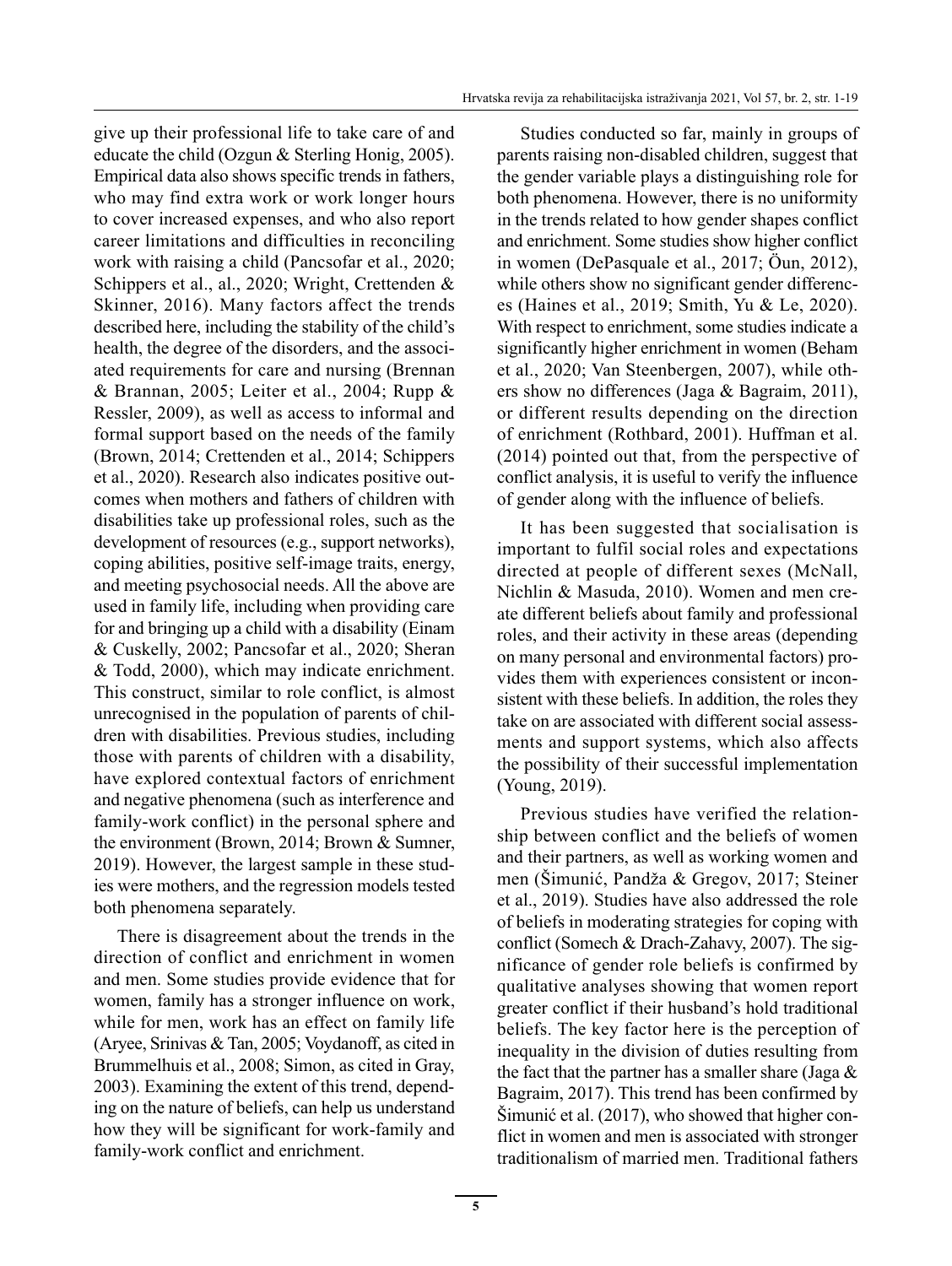Monika Parchomiuk Monika Parchomiuk Monika Parchomiuk: Gender beliefs and family responsibilities as predictors of conflict and...

who spend less time on caring responsibilities experience less work-family conflict, although no such relationship has been demonstrated in relation to the family-work conflict. Fathers with traditional beliefs may not consider devoting more time to work as a burden, since their commitment to work allows them to confirm their beliefs, especially in terms of being "a good breadwinner" (Huffman et al., 2014). Steiner et al. (2019) found that higher work-family conflict occurs in mothers with more traditional beliefs and a higher workload. Although most research shows a trend indicating a positive relationship between conflict and traditional beliefs in both sexes, few studies show the opposite trend. Hatchman (2009) showed that non-traditional attitudes in working mothers are associated with higher work-family conflict. Likewise, there may be a positive relationship between conflict and egalitarian beliefs in men, although no evidence has been found to support it. Kaufman and Uhlenberg (2000) mentioned that when fathers express their need to participate in family life or when they actively participate in it (stronger egalitarian beliefs), including childcare, they can see work and family as competitive and find it difficult to reconcile the two domains. Nomaguchi (2009) found that egalitarian fathers, who recognise the need to spend more time with their child (social expectations about the role of the father) and are engaged in activities with the child, have less time overall, which may cause conflict. However, if fathers do not see the role as central (giving it meaning), then their egalitarian beliefs are associated with lower conflict (Gelb, 2014). Studies on gender and beliefs indicate a stronger relationship of ideology with family-work conflict in women: it has been noted that women with traditional views tend to experience stronger conflict (Bicaksiz, 2009).

The trends described above may be explained as follows:

(d) Conflict may occur due to a mismatch between a mother's traditional beliefs about gender roles and her job. Working women who hold such beliefs may think that investing in work limits family obligations expected of them, which are often assessed by the environment (and themselves) as the most important responsibilities in their lives (Steiner et al., 2019). In

this case, work-family conflict may be expected. On the other hand, in the case of working women with egalitarian beliefs, the need for dominant (socially expected) participation in family responsibilities may provoke familywork conflict. Conflict can occur as a result of contradicting behaviour and beliefs (Gartrell Hatchman, 2009). As we mentioned earlier, modern working women, regardless of the nature of their beliefs, dominate men in terms of household duties.

- (e) In the case of men with traditional beliefs, family-work conflict can occur when they assume that their professional role is more important, and they have to take up household duties by choice or out of necessity dictated by the fact that their wives are unavailable due to work (Kuo et al., 2018; Nomaguchi, 2009).
- (f) Traditional beliefs in male partners may make them dissatisfied with their wife's employment and result in them not providing her with sufficient support in family responsibilities (Šimunić et al., 2017), consequently leading to an increase in conflict in the wife (work-family and family-work) because she is overburdened with duties.

Very few studies have investigated enrichment, but we can assume that egalitarian attitudes of working women will be more conducive to perceiving positive aspects of functioning in family and professional roles. A study involving European women showed that women's involvement in multiple roles is beneficial, especially in a favourable egalitarian social climate, as it increases the transfer of resources between work and family (Beham et al., 2020): this study also confirmed a significant trend indicating a negative relationship between traditional attitudes of European women and higher family-work enrichment. Egalitarianism can increase the moderating contribution of enrichment in the relationship with work-family balance in working parents (Bansal and Agarwal, 2019). With limited data on enrichment, we cannot establish the nature of its relationship with beliefs. Therefore, the present study aimed at examining the relationship between gender role beliefs and family responsibilities on conflict and enrichment in families with a child with a disability.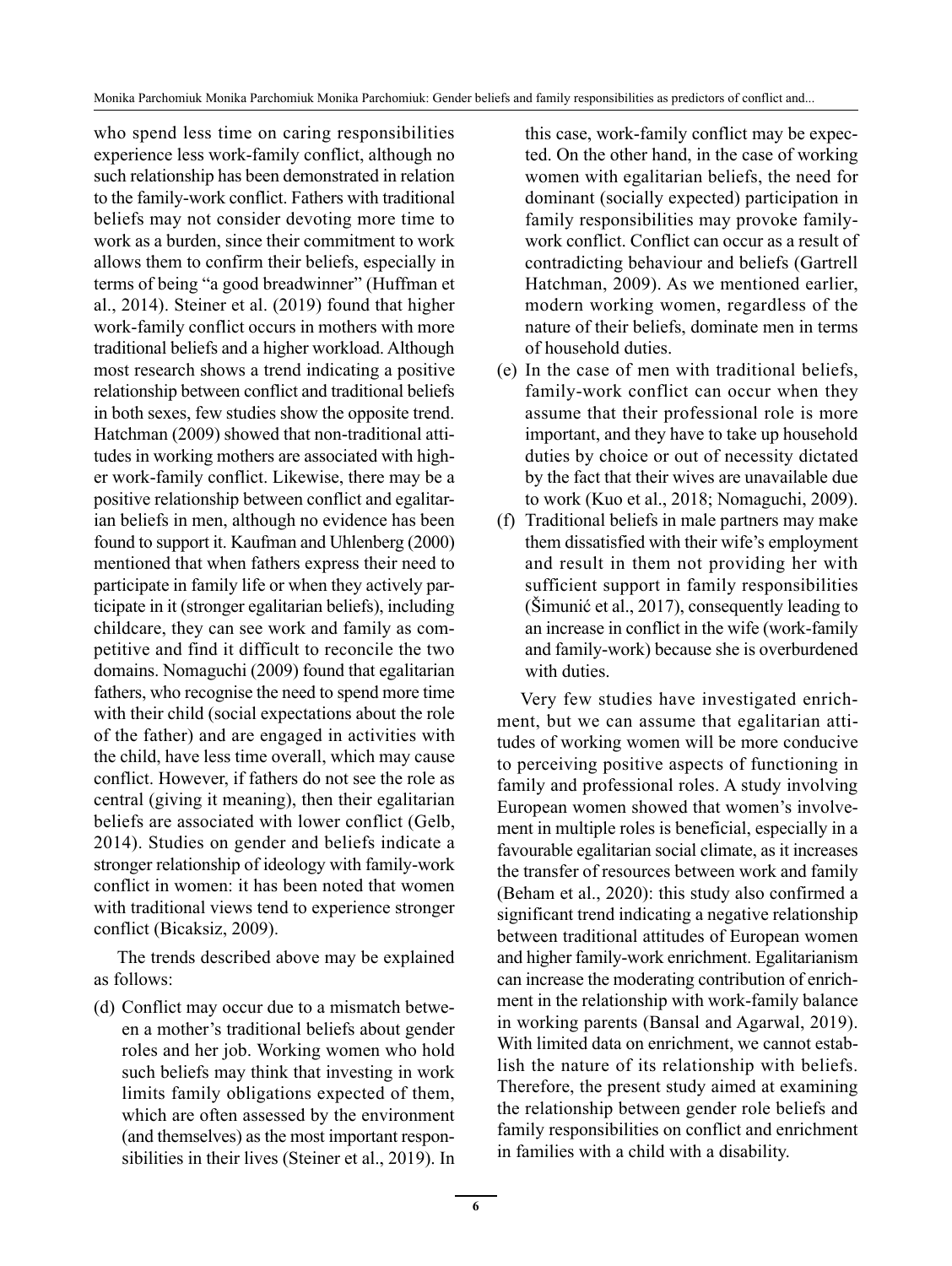### **OBJECTIVES AND RESEARCH PROBLEMS**

The findings so far point to the complexity of the problem, but also provide several consistent trends about the importance of gender role beliefs for family and professional roles and specific experiences related to them. Individuals take up roles and tasks by choice or out of necessity (Kaufman & White, 2016; Kuo et al., 2018). A woman with traditional views might choose to look for work due to a difficult economic situation in her family. On the other hand, engaging the father in caring for his child may be associated with a lack of formal (institutional) and informal (from other family members) support. Both parents may not want to choose institutional care for their child due to previous negative experiences that may suggest the poor quality of this support. Such decisions are made by parents of children with disabilities who often experience a more difficult economic situation, limited environmental resources, and unfavourable experiences of searching for and using additional family care for children with disabilities of different ages (Alborz, 2003; Davys & Haigh, 2007; Warfield, 2005). In such situations, behaviour related to work and family does not have to be consistent with beliefs (Butler & Skattebo, 2004; Kaufman & White, 2016). However, this incompatibility exacerbates the experience of negative phenomena such as conflict and blocks the experience of the benefits of taking family and professional roles at the same time. Raising a child with a disability is related to several specific requirements that are not faced by parents of non-disabled children (Churchill et al., 2010; Feldman et al., 2007; Ryan & Runswick -Cole, 2008; Schippers et al., 2020; Van Riper, 2007). Depending on the child's level of functioning, including his/her basic life competencies, the intensity of care and upbringing obligations may vary. On the other hand, their implementation takes place in the context of specific personal and environmental resources available to the parents, which affects their scope, quality, and sense of burden. In this case, the scope of duties or the sense of burden may also be important. In the case of men, it is not easy to infer the possible operation of beliefs in terms of both phenomena. It seems that participation in family responsibilities is of key importance, since it clashes with traditional beliefs, which may be a source of family-work conflict.

Until now, such research has been carried out mainly with parents of non-disabled children. No data is available for mothers and fathers who have children with various types of disabilities. Researchers focused primarily on negative phenomena, such as conflict in both directions, whereas enrichment was rarely considered. Both these phenomena are complementary to understanding the balance of functioning in the roles of working parents (Wayne et al., 2019).

In the present study, we examined the contribution of parental beliefs, the scope of responsibility borne in connection with family duties (related to a child with a disability, as well as home and family matters,) and the sense of burden in shaping the results of conflict and enrichment in the roles of parents (in both directions: family-work and work-family). We considered the gender of the parents, as well as the functional status of the child with a disability, which is an indicator of the child's ability to perform basic self-care activities and the child's mobility. We did not examine duties related to non-disabled children since not all families had non-disabled children.

#### **METHODS**

We recruited working parents who had a disabled child between the ages of 3 and 18 years. The child's disability was confirmed either by the Poviat Team, which is an institution that deals with disability certificates in Poland, after assessing the type and degree of disability, or by a psychological and pedagogical counselling centre. Parents were recruited through educational organisations across Poland, such as training and education centres, special care educational centres, and groups of schools consisting of kindergartens, various levels of schools, or boarding schools. First, online educational databases were analysed to identify institutions focused on a specific type of disability. A total of 40 institutions for children and adolescents with intellectual, motor, and sensory disabilities (including individuals with autistic spectrum disorders in selected centres) were identified from different regions. Sets of questionnaires along with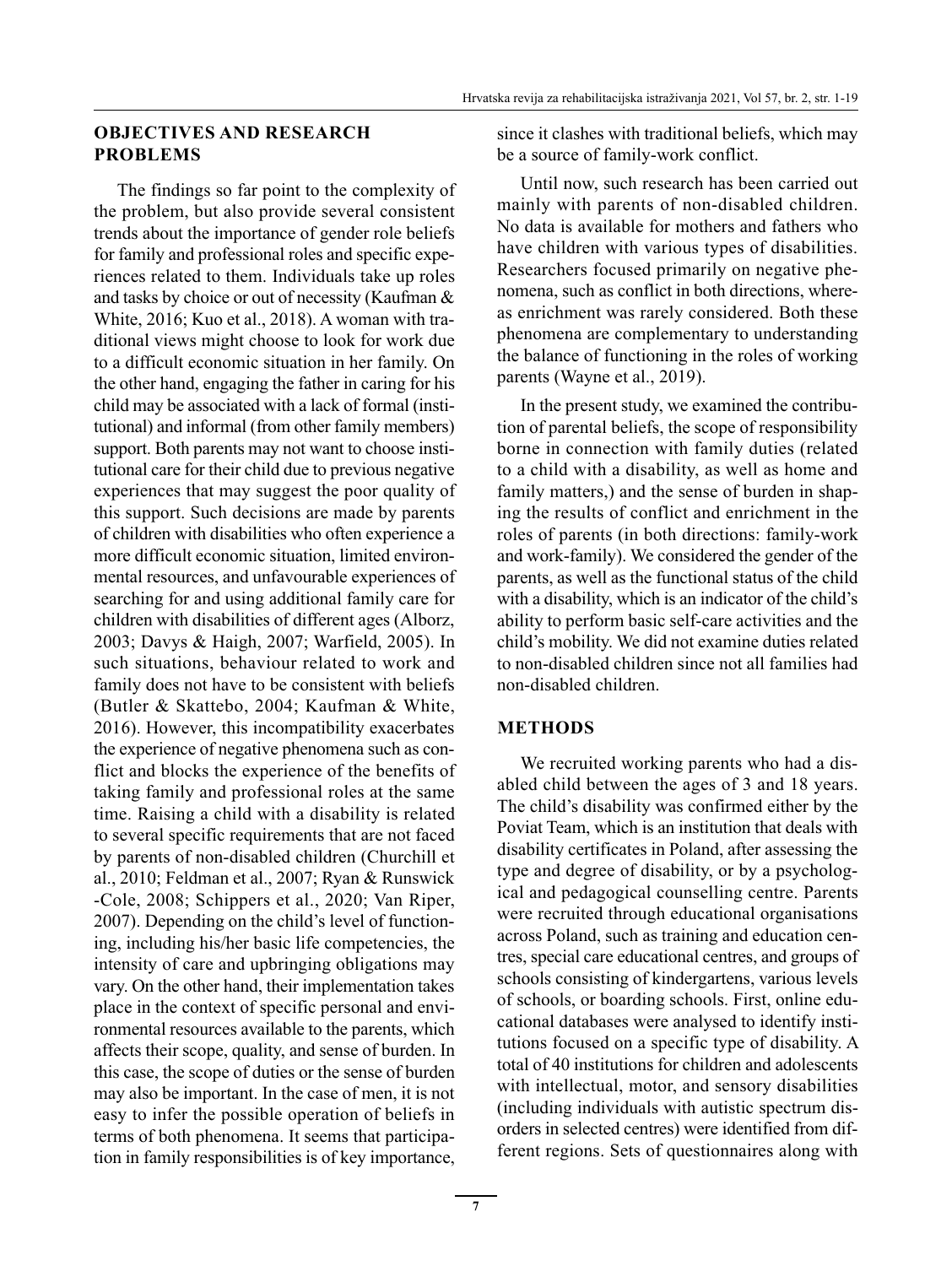detailed information on the purpose and the issues raised in this study, criteria for selecting the study subjects, confirmation of the author's affiliation to the university and their contact details, plus return envelopes were sent by post to the management offices of these centres. In all cases, an employee was appointed by the management to be responsible for handing over the questionnaires to parents (with their consent) and for collecting the questionnaires for posting once they had been filled out.

The study described here is part of a broader research project aimed at examining the predictors and consequences of conflict and enrichment in parents raising a child with a disability. The concept of the project was approved as a statutory study of the university. As part of the project, the topic, data collection, participant recruitment procedures, and eligibility criteria were approved. This selection method was used to ensure maximum group diversity in terms of certain variables characterising parents and children. Because parents were recruited through educational institutions and not associations, it avoided the specificity of the group in terms of certain features possessed by parents who are active in self-help activities. However, participation in the study was not associated with any gratification and required a voluntary decision, which could have affected the inclusion of people who, for example, had a stronger need or greater competence to share their own experiences.

We collected data from 242 parents who were bringing up a child with a disability aged 3 to 18 years. There were 121 married couples in this group: 121 mothers and 121 fathers. After rejecting questionnaires with incomplete information, we used data collected from 168 respondents (Mean *(M) =* 43.08 years, Standard deviation *(SD) =* 6.98, Range = 30-61 years), including 99 mothers and 69 fathers. All respondents were married and lived with their partner and children. All respondents were employed, with 40.42% working eight hours a day, 22.34% working less than eight hours a day, and 26.06% working more than eight hours a day. The length of employment of the respondents varied (*M* = 18.91 years, *SD* = 8.09, Range = 7-44 years). The respondents raised at least one child with a disability (*M* = 11.34 years, *SD* = 3.91, Range = 3-18 years), and these disabilities included: intellectual disability (ID) (34.71%), sensory disability (SeD)  $(22.31\%)$ , physical disability (PD)  $(10.74\%)$ , autism spectrum disorder (ASD) (10.74%), and multiple disabilities (ID+PD/ID+SeD) (20.66%). Most of the parents (63.3%) had no problem providing care for their child with a disability. Forms of care included: educational institutions (49.28%), grandparents  $(39.67\%)$ , one of the parents  $(26.45\%)$ , siblings (9.92%), and others (15.7%). The total number of children (with and without a disability) in each family ranged from 1 to 3 ( $M = 1.81$ ,  $SD = 0.78$ , Range  $= 1-3$ ). The age of the youngest child varied from 15 months to 18 years ( $M = 10.56$  years,  $SD = 4.11$ ).

*The Work-Family Conflict Scale by Matthews, Kath, and Barnes-Farrell* consists of six statements on a 7-point scale (from "*strongly disagree"* to "*strongly agree"*). The role of conflict is diagnosed based on three aspects - time, tension, and behaviour (observed in both directions: family-work, work-family). In two validation studies conducted by the authors of the instrument, Cronbach's alpha indexes ranged from 0.75 to 0.8 for work-family conflict and from 0.71 to 0.72 for family-work conflict (Matthews, Kath & Barnes-Farrell, 2010). In the present study involving parents of disabled children, Cronbach's alpha was 0.77 for work-family conflict) and 0.95 for family-work conflict.

*The Work-Family Enrichment Scale by Carlson, Kacmar, Wayne, and Grzywacz* was used to determine enrichment in family and professional roles in two directions: work-family and family-work, and in three dimensions: (a) development (strengthening of skills, knowledge, behaviours, and a change in perception of reality that helps a person be a better employee or family member); (b) affect (involvement in work /family causes positive emotional states and attitudes that help a person be a better employee/family member); (c) and capital (involvement in work/ family increases the level of psychosocial resources, such as the sense of security, trust, self-fulfilment, which helps to be a better employee or family member). The scale consists of 18 statements (nine for each direction) and respondents score the statements on a 5-point scale. Only the endpoints of the scale are defined ("*I strongly disagree" – "I strongly agree"*). Cronbach's alpha calculated by the authors of the scale ranged from 0.73 to 0.9 for work-family enrichment and from 0.82 to 0.91 for family-work enrich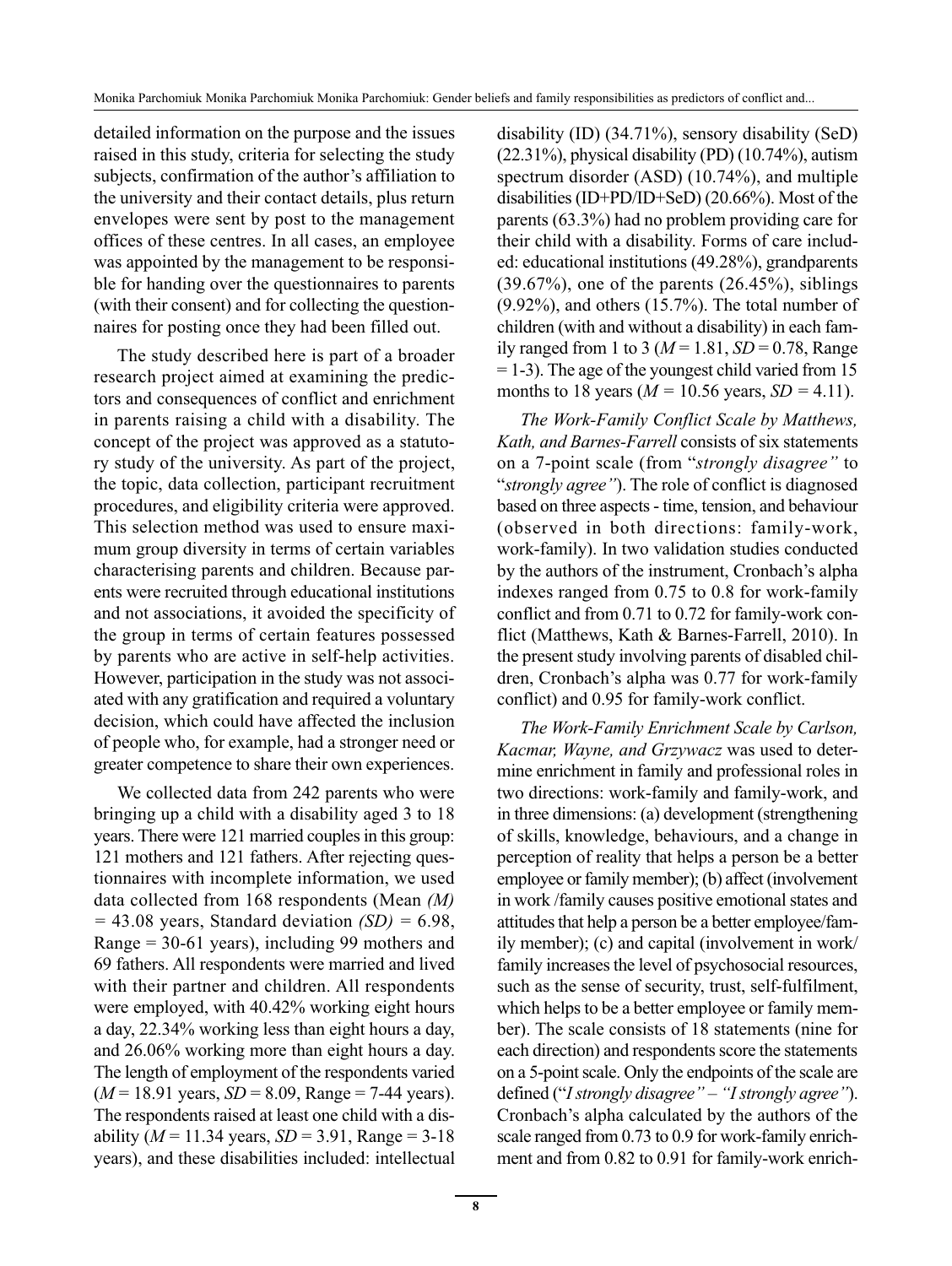ment (Carlson et al., 2006). Cronbach's alpha for the parents of children with disabilities in the present study was 0.85 for work-family enrichment and 0.77 for family-work enrichment.

*The Gender Role Beliefs Scale* is a scale that we developed on our own. Many scales in the literature examine gender beliefs and attitudes. Some date back to the 1970s-80s (Dodson & Borders, 2006; Kuo, Vollling & Gonzalez, 2018; Marks, Bun & McHale, 2009), while others are more recent (Beham et al., 2020; Gelb, 2014). Previous studies have used selected items from ready-made scales, which does not seem to be a beneficial procedure (Zvara, Schoppe-Sullivan & Kamp Dush, 2013). Considering the Polish thematic research resources, there was no scale that was developed in Poland or adapted to Polish socio-cultural conditions. This self-developed scale consists of six statements describing beliefs about the division of professional and family roles and tasks, as well as their significance from the perspective of the individual and the social environment (e.g., "*It is more beneficial for each family member when the man supports the family financially and the woman takes care of the house and the family"*). Responses ranged from 1 indicating "*strongly disagree"* to 4 indicating "*strongly agree"*. Higher scores on the scale indicate stronger traditional beliefs. Reliability for this scale was 0.61. This low Cronbach's alpha may be due to the relatively small pool of items in the scale. Nevertheless, it is accepted by researchers even though it lower than the conventionally accepted 0.7 (Perales, Jarallah & Baxter, 2018; Taber, 2018).

*The Scale of The Division of Family Responsibilities* was also developed for the purpose of the present study and it consists of two subscales. The first is used to define the subjectively assessed scope of responsibility related to a given duty (on a scale from 0 – "it *does not apply to my family situation"* to 4 – "*it always applies to me"*). The second serves to verify the sense of burden felt while fulfilling the responsibility (on a scale from  $1 -$ "light burden" to  $4 -$ "very heavy burden"). Following the instructions, respondents assess the sense of burden with the duties they fulfil. The scale includes 12 responsibilities related to bringing up a child with a disability (e.g., nursing activities), and 11 related to taking care of a non-disabled child (similar to that of a child with a disability, excluding tasks related to rehabilitation), where two are related to taking care of other dependent persons in the family and nine to home and family life in general (e.g., shopping, organising free time for the family). Two of these responsibilities were used in the present analysis. Good reliability was observed for the scope of responsibilities undertaken towards a child with a disability ( $\alpha$  = 0.9), the sense of being burdened with responsibilities towards a child with a disability ( $\alpha$  = 0.91), the scope of household and family responsibilities undertaken ( $\alpha$  = 0.85), and the sense of being burdened with household and family responsibilities ( $\alpha$  = 0.93). The questionnaire designed for the present research study was also used to collect general information about work, family, and the child with a disability.

# **RESULTS**

First, descriptive statistics were calculated for all analysed variables (Table 1). Second, we tested for correlations between all the variables (Table 1). The main statistical analyses focused on multiple linear regression models with conflict and enrichment as criteria, the parents' beliefs about gender roles and responsibilities as predictors, and the parent's gender and child's functional status as covariates. The results of these analyses are presented in Tables 2 and 3.

Initial analysis of the correlations between the criteria and the predictors showed few weakly significant relationships. Sex had no effect on conflict in either direction, but it had significant relationships with all aspects of work-family and family-work enrichment. Therefore, this variable was included in further analyses as a covariate of conflict and enrichment. The child's functional status, describing the child's level of independence and mobility, correlated significantly with affect in the work-family direction. Interestingly, this relationship was negative. the child's functional status was also included as a covariate in the model for testing the conflict and enrichment predictors. The other variables describing parents' beliefs regarding gender and taking up duties, apart from the sense of being burdened with duties related to the child with a disability, had significant relationships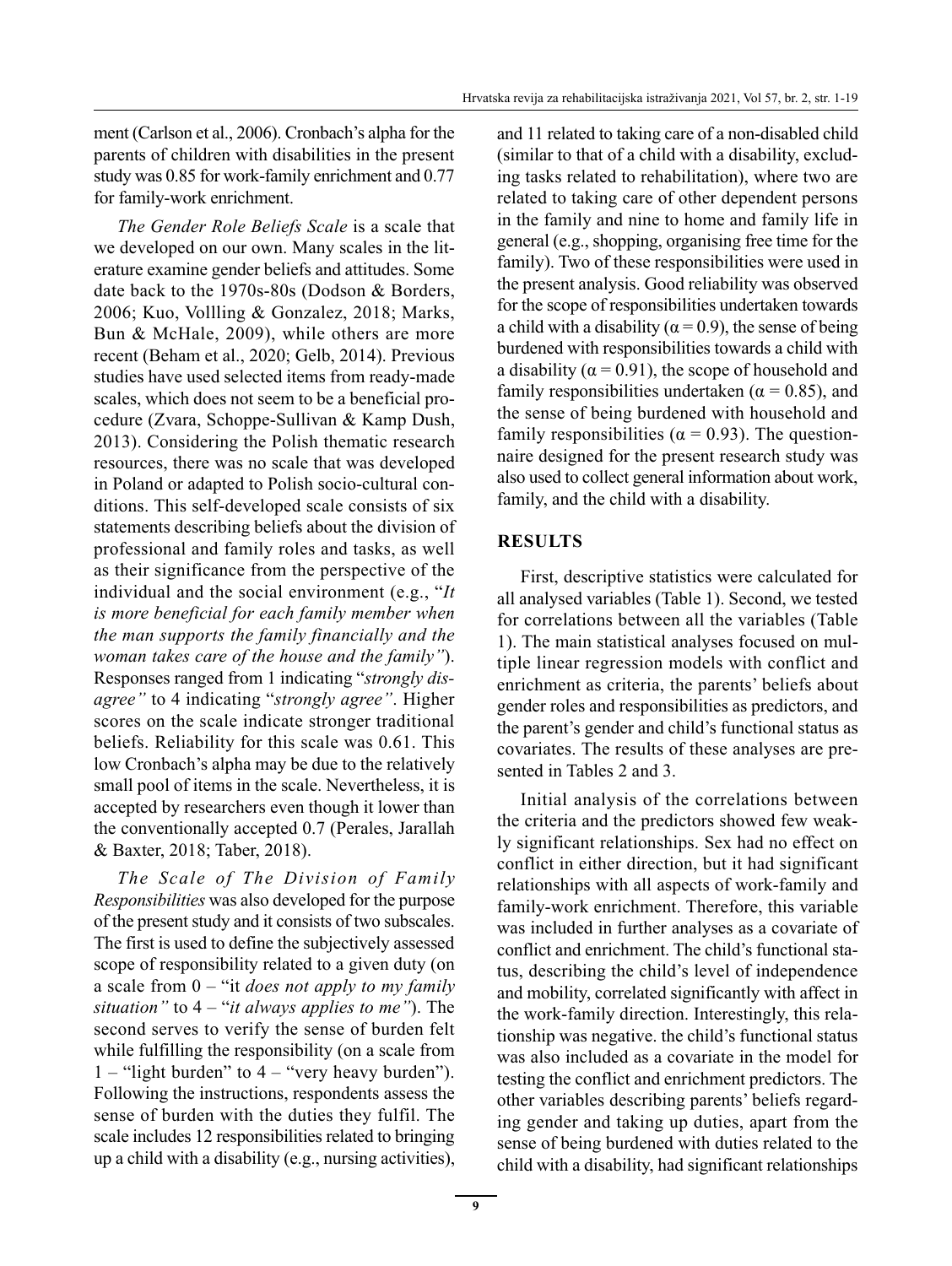| <b>Variable</b>                 | M     | <b>SD</b>     |                   | 2        | 3              | 4                         | 5       | 6                                            |         | 8       | 9         | 10      | 11               | 12                    | 13 | 14     |
|---------------------------------|-------|---------------|-------------------|----------|----------------|---------------------------|---------|----------------------------------------------|---------|---------|-----------|---------|------------------|-----------------------|----|--------|
| $FS$ (range: 6-18)              | 15.69 | 3.23          |                   |          |                |                           |         |                                              |         |         |           |         |                  |                       |    |        |
| $ \text{WFC (range: } 3-21) $   |       | 10.88   10.42 | $-0.11$           |          |                |                           |         |                                              |         |         |           |         |                  |                       |    |        |
| $ FWC$ (range: 3-21)            | 8.68  | 3.49          | $-0.11$           | $0.39*$  |                |                           |         |                                              |         |         |           |         |                  |                       |    |        |
| $WFE-D$ (range: 3-15)           | 10.26 | 2.72          | $-0.1$            | $-0.08$  | $-0.13$        |                           |         |                                              |         |         |           |         |                  |                       |    |        |
| $ \text{WFE-A (range: } 3-15) $ | 9.88  | 3.08          | $-0.18*$ $-0.23*$ |          |                | $-0.07$ 0.68**            |         |                                              |         |         |           |         |                  |                       |    |        |
| $WFE-C$ (range: $3-15$ )        | 10.43 | 2.77          | $-0.12$           | $-0.18*$ |                | $-0.07$   0.75**   0.78** |         |                                              |         |         |           |         |                  |                       |    |        |
| $ FWE-D$ (range: 3-15)          | 10.33 | 2.97          | $-0.09$           | $-0.15$  |                |                           |         | $-0.18*10.75**10.65**10.72**$                |         |         |           |         | $\overline{a}$   |                       |    |        |
| $FWE-A$ (range: 3-15)           | 10.78 | 3.01          | $-0.07$           | $-0.15$  |                |                           |         | $-0.17* 0.75** 0.70** 0.70** 0.73** $        |         |         |           |         |                  |                       |    |        |
| $ FWE-C$ (range: 3-15)          | 10.54 | 2.77          | $-0.00$           | $-0.13$  |                |                           |         | $-0.21* 0.71** 0.59** 0.67** 0.83** 0.72** $ |         |         |           |         |                  |                       |    |        |
| $PB$ (range: 6-20)              | 12.48 | 2.71          | 0.02              | 0.15     | $ 0.23** $     | $-0.15$                   | $-0.13$ | $\left  -0.22** \right $ -0.19*              |         | $-0.10$ | $-0.10$   |         |                  |                       |    |        |
| $AI$ (range: 0-48)              | 32.97 | 8.39          | 0.09              | $-0.10$  | $-0.10$        | 0.12                      | 0.07    | 0.12                                         | $0.16*$ | 0.12    | 0.13      | $-0.14$ |                  |                       |    |        |
| A2 (range: 12-48)               | 21.06 | 9.74          | 0.04              | 0.07     | 0.07           | $-0.03$                   | $-0.03$ | 0.02                                         | 0.01    | $-0.12$ | $-0.10$   | $-0.06$ | $0.28*$          |                       |    |        |
| B1 (range: 0-36)                | 22.48 | 8.45          | 0.14              |          | $-0.10$ 0.24** | 0.03                      | $-0.03$ | 0.03                                         | 0.08    | 0.04    | 0.09      | $-0.09$ | $ 0.69** $       | $0.25*$               |    |        |
| B2 (range: 9-36)                | 17.30 | 6.27          | 0.12              | 0.15     | $ 0.27** $     | $-0.04$                   | $-0.07$ | 0.01                                         | $-0.04$ | $-0.11$ | $-0.07$   | $-0.03$ |                  | $0.22* 0.73** 0.31* $ |    |        |
| Parent's sex (female = 1)       |       |               | 0.02              | $-0.13$  |                | $-0.01$   0.23**          | $0.16*$ | $ 0.22** 0.21** $                            |         | $0.20*$ | $ 0.17* $ |         | $-0.24* 0.52** $ | $0.30*10.37*$         |    | $.32*$ |

**Table 1.** *Descriptive statistics and correlations (r-Pearson) among predictors and outcome variables*

 $*$ p < 0.05,  $*$  $*$ p < 0.01

FS, functional status of the child with disability; WFC, work-family conflict; FWC, family-work conflict; WFE-D, workfamily enrichment: development; WFE–A - Work-family enrichment: affect; WFE–C - Work-family enrichment: capital; FEW–D - Family-work enrichment: development; FEW- A - Family-work enrichment: affect; FEW–C- Family-work enrichment: capital; PB - Parents' beliefs about gender roles; A1 - Responsibilities towards a child with a disability - scope of undertaken responsibilities; A2 - Responsibilities towards a child with a disability - sense of burden; B1 - Household and family responsibilities - scope of undertaken responsibilities; B2 - Household and family responsibilities - sense of burden

with family-work conflict and selected aspects of work-family and family-work enrichment.

**Table 2.** *Multivariate relationship between the parent's sex, functional status of the child, parent's beliefs about gender roles and responsibilities – scope of undertaken responsibilities, sense of burden, and work-family/family-work conflict. Multiple linear regressions analysis (ß, Standardized regression coefficient)*

| <b>Variable</b> | Work-family<br>conflict | <b>Family-work</b><br>conflict |  |  |  |
|-----------------|-------------------------|--------------------------------|--|--|--|
| Parent's sex    | $-0.08$                 | 0.03                           |  |  |  |
| FS              | 0.06                    | $-0.19*$                       |  |  |  |
| PB              | 0.14                    | $0.24**$                       |  |  |  |
| A <sub>1</sub>  | 0.07                    | $-0.05$                        |  |  |  |
| A2              | 0.05                    | 0.00                           |  |  |  |
| B1              | $-0.1$                  | $-0.12$                        |  |  |  |
| B2              | 0.15                    | $0.34**$                       |  |  |  |
|                 | $N = 141$               |                                |  |  |  |

 $*_{p}$  < 0.05,  $*_{p}$  < 0.01

FS - Functional status of the child with disability; WFC-Work - family conflict; FWC-Family - work conflict; PB - Parents' beliefs about gender roles; A1 - Responsibilities towards a child with a disability - scope of undertaken responsibilities; A2 - Responsibilities towards a child with a disability - sense of burden; B1 - Household and family responsibilities - scope of undertaken responsibilities; B2 - Household and family responsibilities - sense of burden

Using the regression model, we assessed the contribution of covariates and predictors to categorising the intensity of the results of the conflict in both directions: work-family and family-work. Gender was found to be insignificant. The model created for the variable work-family conflict was statistically insignificant  $(F (7.13) = 1.22, p =$ 0.296,  $\Delta R^2$  = 0.06,  $R^2$  = 0.01). In the case of the family-work conflict model, the values of predictors such as beliefs about gender roles and the feeling of being burdened with household and family responsibilities were significant ( $F(7.13) = 4.51$ , *p* < 0.001,  $\Delta R^2$  = 0.19,  $R^2$  = 0.15). Moreover, the covariate of the functional status of a child with a disability was significant as well. As a result, more intense family-work conflict was associated with a greater subjectively perceived burden of household and family responsibilities, while stronger beliefs were associated with a traditional division of roles according to gender, and a lower functional status of the child indicated that the child lacked independence in their life and had diminished abilities.

The established coefficients informing about the range of the explained variance of the criterion variable and the strength of the relationship with predictors and covariates were usually weak. In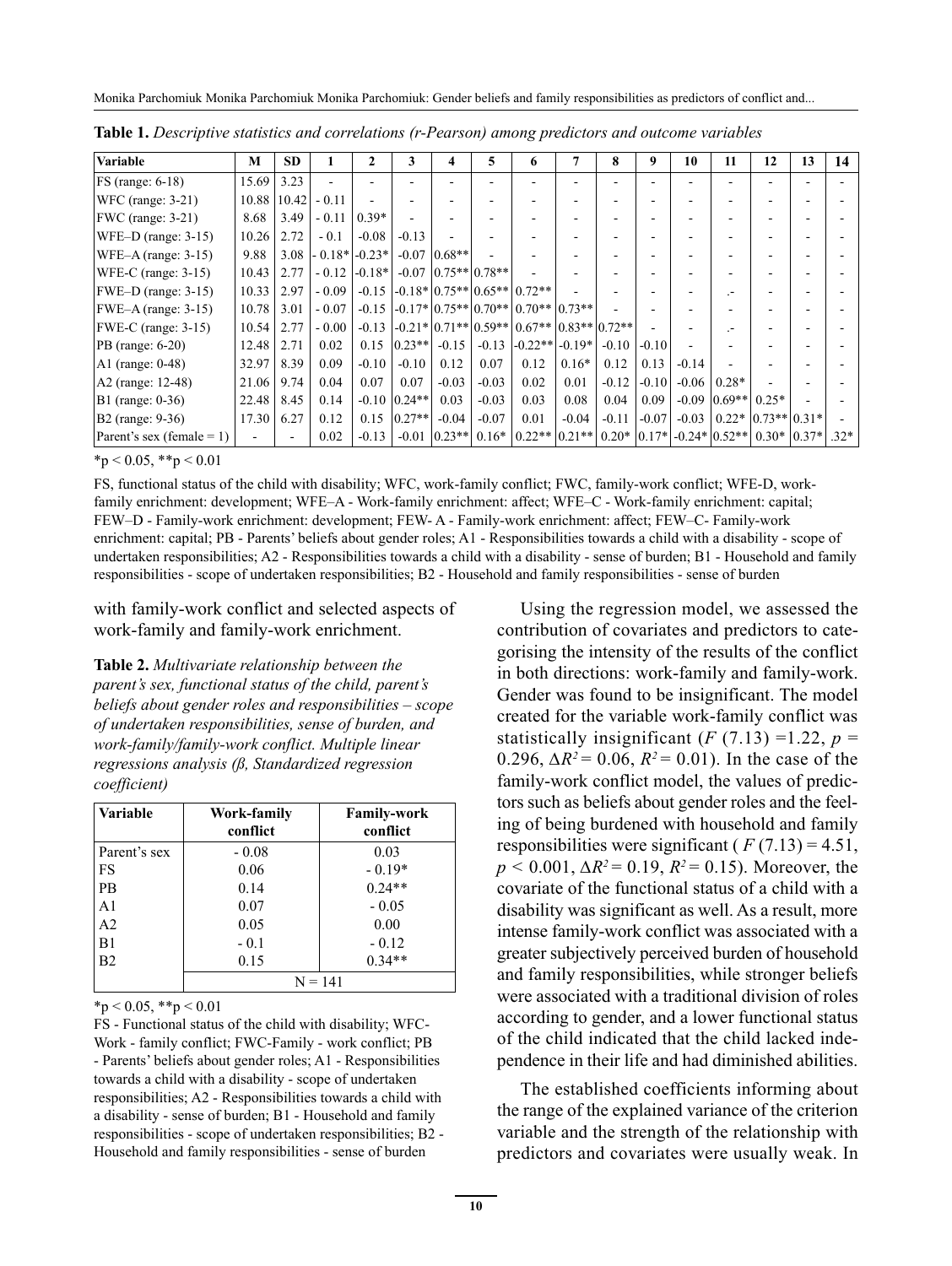the model explaining family-work conflict, which turned out to be significant, the variables explained 15% of the variance of the corresponding to conflict increase as a criterion variable. Furthermore, the strongest relationship observed was the predictor of the burden of household and family responsibilities  $(β = 0.34, p = 0.001)$ , while the weaker relationship was that of beliefs about gender roles ( $\beta = 0.24$ , *p*  $= 0.003$ ), and the weakest for the functional status of a child with a disability  $(\beta = -0.19, p = 0.017)$ .

In the regression model, aspects of work-family and family-work enrichment were included in sequence: development, affect, and capital. All models, apart from the model explaining the results of the work-family affect variable, turned out to be significant. In almost all models, apart from the work-family affect, the parent's sex was important. For work-family development, the regression model fitted the data well  $(F (7.13) =$ 2.13,  $p = 0.046$ ,  $\Delta R^2 = 0.1$ ,  $R^2 = 0.05$ ). The variables analysed here, of which only the parent's sex turned out to be significant ( $\beta = 0.27$ ,  $p = 0.008$ ), explain only 5% of the increase in the variance of the criterion variable. Data showed that women experienced stronger work-to-family development than men. The model created for the work-family affect variable (*F* (7.13) = 1.79, *p* = 0.095, *∆R2* = 0.09,  $R^2$  = 0.04) had even weaker predictive power because it explained only 4% of the increase in the variance of the criterion variable. It also turned out to be statistically insignificant. The parent's sex ( $\beta$  = 0.24*, p* = 0.017) and beliefs about gender roles ( $\beta$  = -0.19,  $p = 0.026$ ) were significant for determining the results of the work-family capital variable. The model obtained here was significant (*F* (7.14) = 2.45, *p* = 0.022, *∆R2* = 0.11, *R2* = 0.07), but explained only a small part of the increase in the criterion variable. Women, and individuals with egalitarian beliefs about gender roles were found to experience a greater gain in capital for their family life through participation in professional roles than men and individuals with traditional beliefs.

Considering family-work development, the regression model fitted the data well  $(F (7.13) =$ 2.28,  $p = 0.032$ ,  $\Delta R^2 = 0.11$ ,  $R^2 = 0.06$ ). However, it had relatively little power to explain the increase in the variance of the criterion variable. In this case, apart from the parent's sex  $(\beta = 0.2, p = 0.045)$ , beliefs regarding gender roles turned out to be significant ( $\beta = -0.17$ ,  $p = 0.041$ ). It can, therefore, be inferred that women and people with stronger egalitarian beliefs experience greater family-work development. In the model explaining the family-work affect variable (*F* (7.13) = 2.36, *p* = 0.026, *∆R2* = 0.11, *R2* = 0.06), gender (ß = 26, *p* = 0.012) and fulfilling household and family responsibilities  $(β = 25, p = 0.034)$  had significant positive relationships with the criterion variable. Compared to men, women and people who took greater responsibility for household and family duties experi-

**Table 3.** *Multivariate relationship between parent's sex, functional status of the child, parent's beliefs about gender roles and responsibilities – scope of undertaken responsibilities, sense of burden, and work-family/family-work enrichment. Multiple linear regressions analysis (ß, Standardized regression coefficient)*

| <b>Variable</b> | WFE-D     | WFE-A    | WFE-C    | <b>FWE-D</b> | <b>FWE-A</b> | <b>FWE-C</b> |  |
|-----------------|-----------|----------|----------|--------------|--------------|--------------|--|
| Parent's sex    | $0.27**$  | 0.20     | $0.24*$  | $0.20*$      | $0.26*$      | $0.21*$      |  |
| FS              | $-0.11$   | $-0.17*$ | $-0.13$  | $-0.07$      | $-0.05$      | $-0.00$      |  |
| <b>PB</b>       | $-0.09$   | $-0.11$  | $-0.19*$ | $-0.17*$     | $-0.06$      | $-0.08$      |  |
| A <sub>1</sub>  | $-0.18$   | $-0.16$  | $-0.17$  | $-0.15$      | $-0.18$      | $-0.14$      |  |
| A <sub>2</sub>  | $-0.12$   | $-0.08$  | $-0.03$  | $-0.02$      | $-0.10$      | $-0.25*$     |  |
| B1              | 0.18      | 0.11     | 0.14     | 0.22         | $0.25*$      | $0.23*$      |  |
| B <sub>2</sub>  | $-0.05$   | $-0.06$  | $-0.04$  | $-0.12$      | $-0.16$      | $-0.00$      |  |
|                 | $N = 141$ |          |          |              |              |              |  |

 $*_{p}$  < 0.05,  $*_{p}$  < 0.01

FS - Functional status of the child with disability; WFE-D - Work-family enrichment: development; WFE–A - Work-family enrichment: affect; WFE–C - Work-family enrichment: capital; FEW–D - Family-work enrichment: development; FEW- A - Family-work enrichment: affect; FEW–C- Family-work enrichment: capital; PB - Parents' beliefs about gender roles; A1 - Responsibilities towards a child with a disability - scope of undertaken responsibilities; A2 - Responsibilities towards a child with a disability - sense of burden; B1 - Household and family responsibilities - scope of undertaken responsibilities; B2 - Household and family responsibilities - sense of burden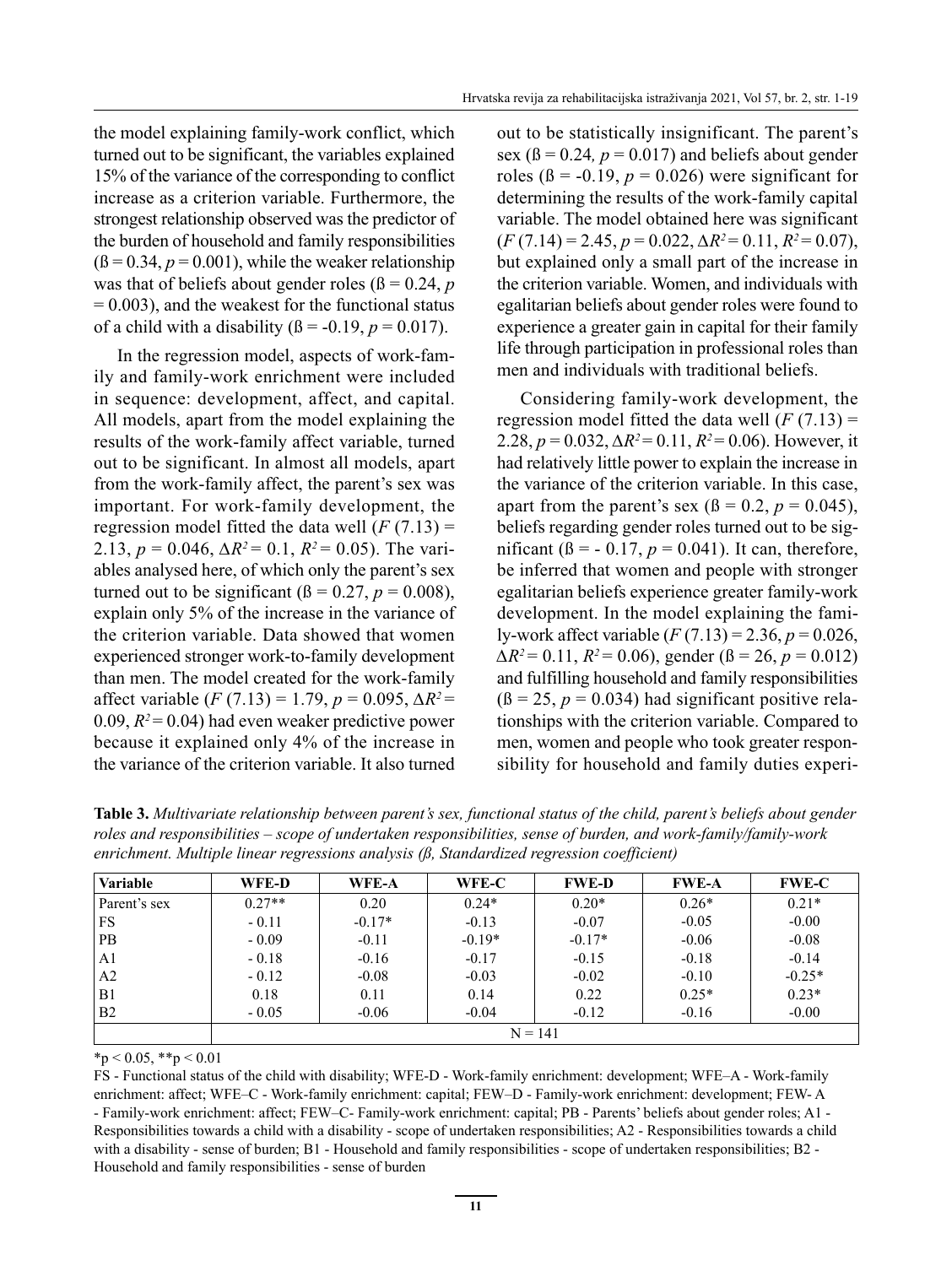enced a stronger family-work affective enrichment. However, the power to explain the increase in the variance of the family-work affect variable was weak (only 6%). In the case of the last criterion variable, family-work capital, the regression model fitted the data well  $(F (7.13) = 2.43, p = 0.022, \Delta R^2)$  $= 0.11$ ,  $R<sup>2</sup> = 0.07$ ) although it had weak predictive power. Three variables: parent's sex  $(\beta = 21, p = 1)$ 0.035), feeling burdened with the responsibilities related to raising a child with a disability  $(β = -25,$  $p = 0.043$ , and responsibility for household and family duties  $(\beta = 23, p = 0.047)$  had significant relationships with the criterion variable in different directions. To conclude, women and people who feel less burdened with the responsibilities of caring for a child with a disability and those who take greater responsibility for domestic and family duties were found to experience greater enrichment in the capital accumulated in the family and transferred to the work domain.

## **DISCUSSION**

This study investigated the contribution of parental beliefs and the scope of responsibility born in connection with family obligations towards a child with a disability, as well as domestic and family matters and the sense of burden with duties to shaping the results of role conflict and enrichment in two directions: family-to-work and work-to-family. Additionally, the parent's sex and the functional status of the child with a disability (reflecting the child's abilities in terms of basic self-service activities and mobility) were considered. The results of the analyses indicate that none of the tested variables formed significant associations with the work-family conflict variable in the tested model. In the case of family-work conflict, the burden of household chores, traditional beliefs about gender roles, and a lower level of life independence and efficiency of the child with a disability were found to be significant. Variables that were not significant in the model included: parent's sex, caregiving and upbringing of the child, fulfilling household duties, and the burden of household duties. The lack of a significant contribution of the gender variable for both types of conflict is consistent with the results obtained by other authors (Haines et al., 2019; Mortazavi et al., 2009, in Jaga & Bagraim, 2017; Smith, Yu & Le, 2020). The fact that gender role beliefs proved significant in the case of family-work conflict may support the assumption made by Huffman et al. (2014) of the greater analytical utility of the latter variable, and not of gender itself.

The nature of the contribution of traditional beliefs is consistent with the findings of other researchers (Kuo et al., 2018; Nomaguchi, 2009; Steiner et al., 2019). Our results align with expectations, however, in order for them to be consistent, one would expect a significant role of the burden of responsibilities related to the upbringing of a child with a disability, which was related to the child's greater needs resulting from a lower level of life independence. What is important for interpreting the established trend is the fact that both parents in the study group reported working professionally. Mothers who have taken up professional work creates a divergence from the traditional view of family roles (Duxbury & Higgins, 1991; Kaufman & White, 2016; Lewis, 2000, in Leiter et al., 2004; Steiner et al., 2019). Perhaps it causes a stronger feeling of being burdened with household duties. It can also potentially be a factor evoking negative emotions, feelings, and assessments related to time limitations due to work, which can or should be devoted to the child with a disability, especially if the child's independence is low, as indicated by the relationship with the variable of the functional status (Steiner et al., 2019). On the other hand, the suggested time constraints could potentially provoke a work-family conflict (Steiner et al., 2019), which was not observed in the current analysis – significant relationships were noted in the area of the other conflict.

In contrast to role conflict, in the case of enrichment in both directions, the gender variable was found to be significant in almost every model. In every case, women experienced greater enrichment, accompanied in some aspects by stronger egalitarian beliefs. Both variables were important for family-work development and work-family capital. It was found that stronger work-family development and capital enrichment can have an effect on women, while the latter has an effect on people with stronger egalitarian beliefs as well. Women, unlike men, with more egalitarian beliefs about gender roles, experienced stronger family-work development. Women and individuals who fulfiled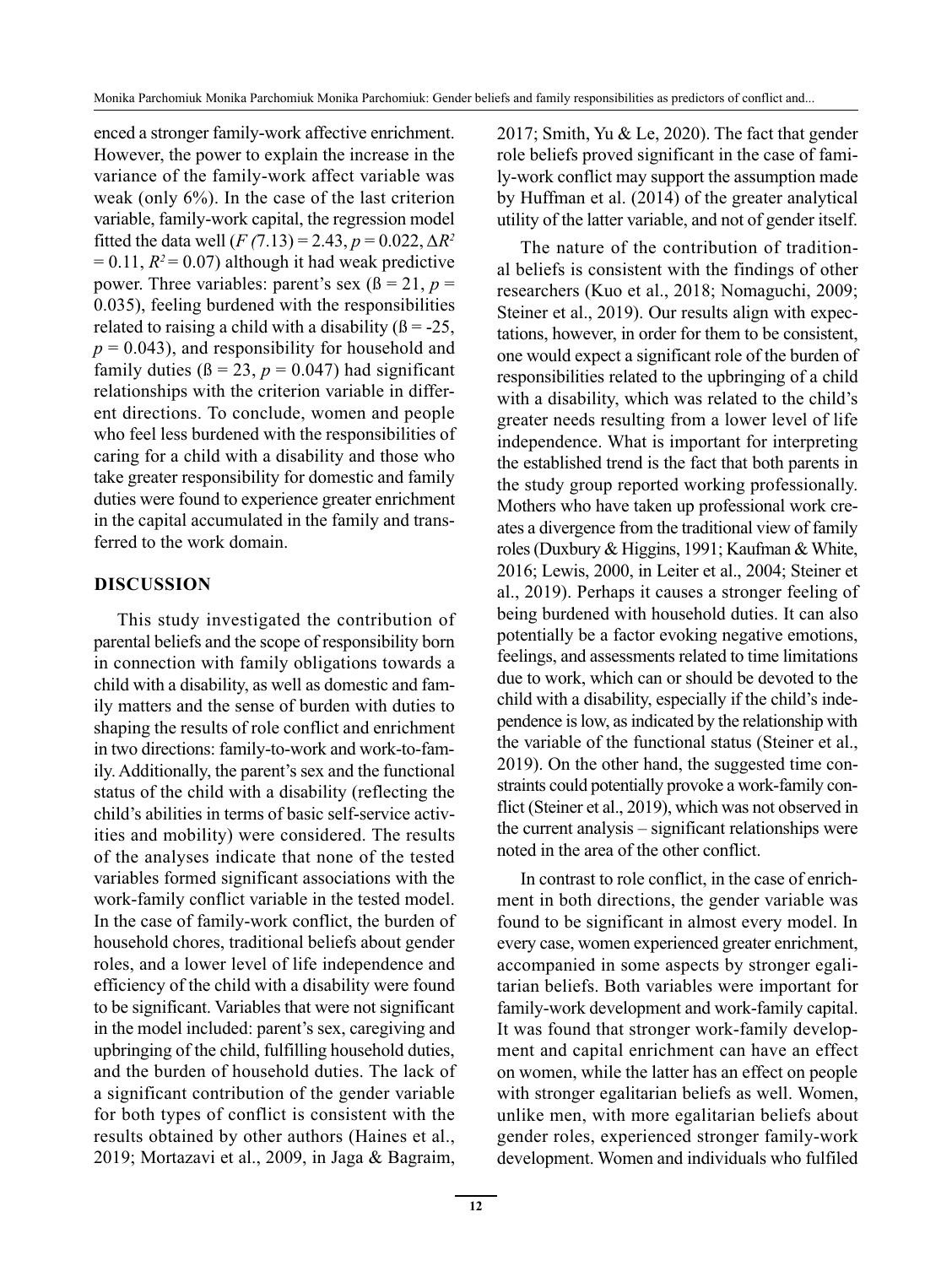domestic and family responsibilities to a greater extent experienced greater affect and enrichment in capital transferred from the family to work. In the latter case, this also applied to people who feel less burdened with the responsibilities related to raising a child with a disability. Our results are consistent with the findings of other authors who show a significant contribution of the gender variable in the case of enrichment (Beham et al., 2020; Rothbard, 2001; Van Steenbergen, 2007).

Taking up family and professional roles can be a source of enrichment for women in many dimensions and in both directions, especially if they have egalitarian views (Beham et al., 2020). The present study showed that family becomes a domain for developing and strengthening positive states resulting from satisfying psychosocial needs, such as a sense of fulfilment, achievement, and success (capital). It allows the individual to develop positive emotions, feelings, and attitudes, which in turn can be an element of shaping self-image, strengthening identity, and increasing self-efficacy or optimism (Greenhaus & Powell, 2006). These competencies are important for taking on the challenges related to roles, in this case, home and family responsibilities. Fulfilment of family roles and the resulting obligations, in this case, related to home and family (analysed here at the level of responsibilities undertaken just like work) is a source of competencies and positive states (including positive emotions and affects) essential for taking up professional duties. The experience of gaining capital in the form of the aforementioned sense of fulfilment, achievements, and successes in the family and their positive use at work increase with a decrease in the intensity of the burden of taking care of a child with a disability among women taking more responsibility for home and the family. Mothers of children with disabilities were more likely to fulfil domestic, caring, and educational obligations than fathers, which is consistent with previous studies (Fernandes-Cornejo et al., 2016; Haines et al., 2018; Kaplan et al., 2020). Moreover, they felt a greater burden associated with it. They also presented an egalitarian attitude more often. Researchers report that broadly understood non-traditional attitudes related to gender roles (including gender identity) may be associated with higher self-esteem, autonomy, and coping skills (Kleinplatz et al., 1992). Hatchman (2009) suggested that the women with non-traditional gender role attitudes may be well prepared to cope with the stress of managing work and family roles. Taking up broadly understood family responsibilities plays an important role in strengthening maternal and feminine identities (Kaplan et al., 2020), which in turn makes this area of life an important source of resources (cf. Beham et al., 2020). Referring to previously described trends regarding conflict, it can be concluded that mothers who take on a larger proportion of family responsibilities, but also feel more burdened with them, do not experience a greater conflict than fathers of children with disabilities. This could potentially explain their ability to balance family and professional lives, or even to notice specific benefits resulting from functioning in both areas.

Parental involvement in domestic and family responsibilities or those related to raising a child with a disability may increase a parent's sense of burden, but on the other hand, it is a potential source of satisfaction and enhancement of competencies. Meteyer and Perry-Jenkins (2010) cited studies showing that working women feel more competent in the maternal role when they are the main caregiver for the child. Other analyses show that the perceived degree of responsibility in women for the financial support of the family, associated with the belief that they have a significant share in the family budget, is one of the elements conducive to the implementation of professional and family roles (Helms-Erikson et al., 2000). Perhaps in this case, especially in mothers, the perceived responsibility for family matters has a positive influence on seeing one's own significant role in it, including strengthening competencies or even satisfaction, which is conducive to noticing enrichment. Although this was not analysed in the present study, many studies highlight the special potential of mothers of children with disabilities who take on many non-standard roles (the role of a therapist, teacher, advocate of the child's interests, support group leader) to perform these roles on their own without much partner's involvement (Van Riper, 2007).

The presented study is cross-sectional, and it captures a certain fragment of the reality where parents of children with disabilities function, but it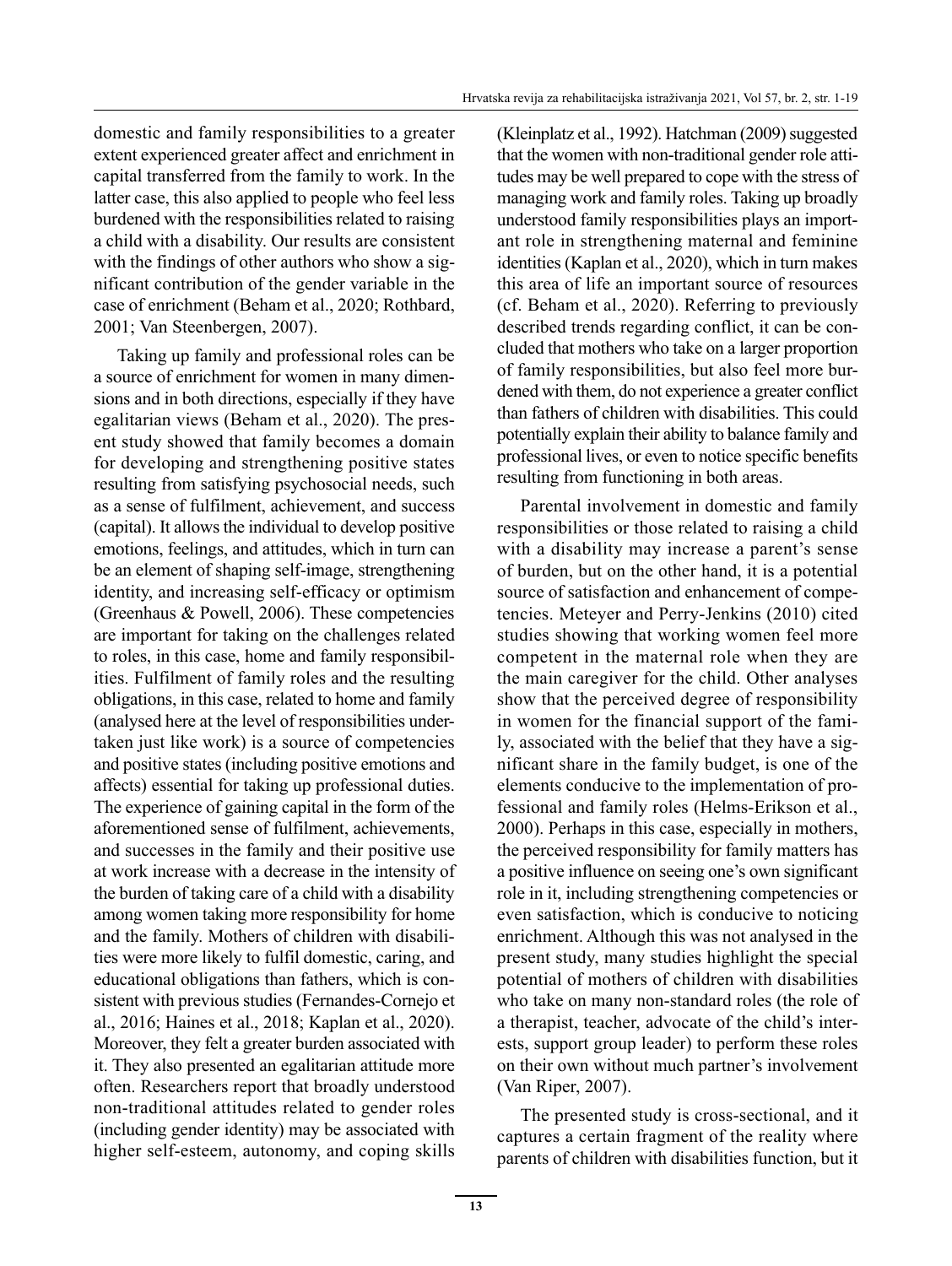does not trace the dynamics of changes, and cannot be used to make conclusions about causal relations. Children with disabilities were of different ages, which is important for the nature of the caregiving required and the educational responsibilities. The functional status was subjectively assessed by the parents and included as a general indicator of the child's independence. The way of interpreting parental beliefs may be seen as a simplification, although it is practiced in the literature on the subject. Additionally, analyses involving individuals with high levels of traditional or egalitarian beliefs would be of great importance, but this requires a larger sample. Future studies involving parents of children with disabilities should involve dyad analyses to study the importance of beliefs and the perceived division of responsibilities in pairs of partners or parents. It is worth exploring the diverse experiences in the population of parents of children with disabilities, including those who show continuity of employment or return to work after a break.

This study is important, first of all, since we need to rationally support parents in the context of specific socio-cultural and economic conditions. This is especially important for mothers so that they can fulfil their needs and motives related to work successfully, and at the same time not experience concerns about providing their child with a disability with care appropriate to the child's needs. This applies to children of all ages because, in contrast to non-disabled children, this population is more likely to need lifelong support and care (Alnazly & Abojedi, 2019; Leiter et al., 2004).

Based on the trends observed here, it seems that access to support, at the organisational and institutional level, is important for positive experiences in reconciling family and work roles (their enrichment) for parents of children with disabilities. Work arrangements that make up the so-called family-friendly environment may play a key role here (McNall et al., 2010; Siu et al., 2010). These include workplace organisational policies (the rule of flexible time and place), services (referring to specific resources, for example, information resources such as training, counseling), and benefits (including specific solutions, for example, childcare for children under the compulsory school age). On the other hand, it is important to support parents in meeting family and domestic responsibilities, including those related to raising a child with a disability. It will be important not only to provide care, but above all its adequacy to the needs of a given family, in addition to instrumental, financial, or psychological support provided according to their needs. This support is important to activate and strengthen the parents' potential. Such support can be provided by educational, social, or medical institutions and has the potential to reduce parental stress and feelings of the burden of responsibilities, which are related to conflict. As far as psychological support is concerned, counselling for spouses/partners should be considered, aimed at raising awareness of the partners' needs, including those related to self-realisation (e.g., in professional work), but also concerning participation in household and family duties (a division of responsibilities). This may be one way of reinforcing/developing beliefs of accepting gender equality in access to roles and tasks, even though they are largely formed through socialisation (Fortin, 2005).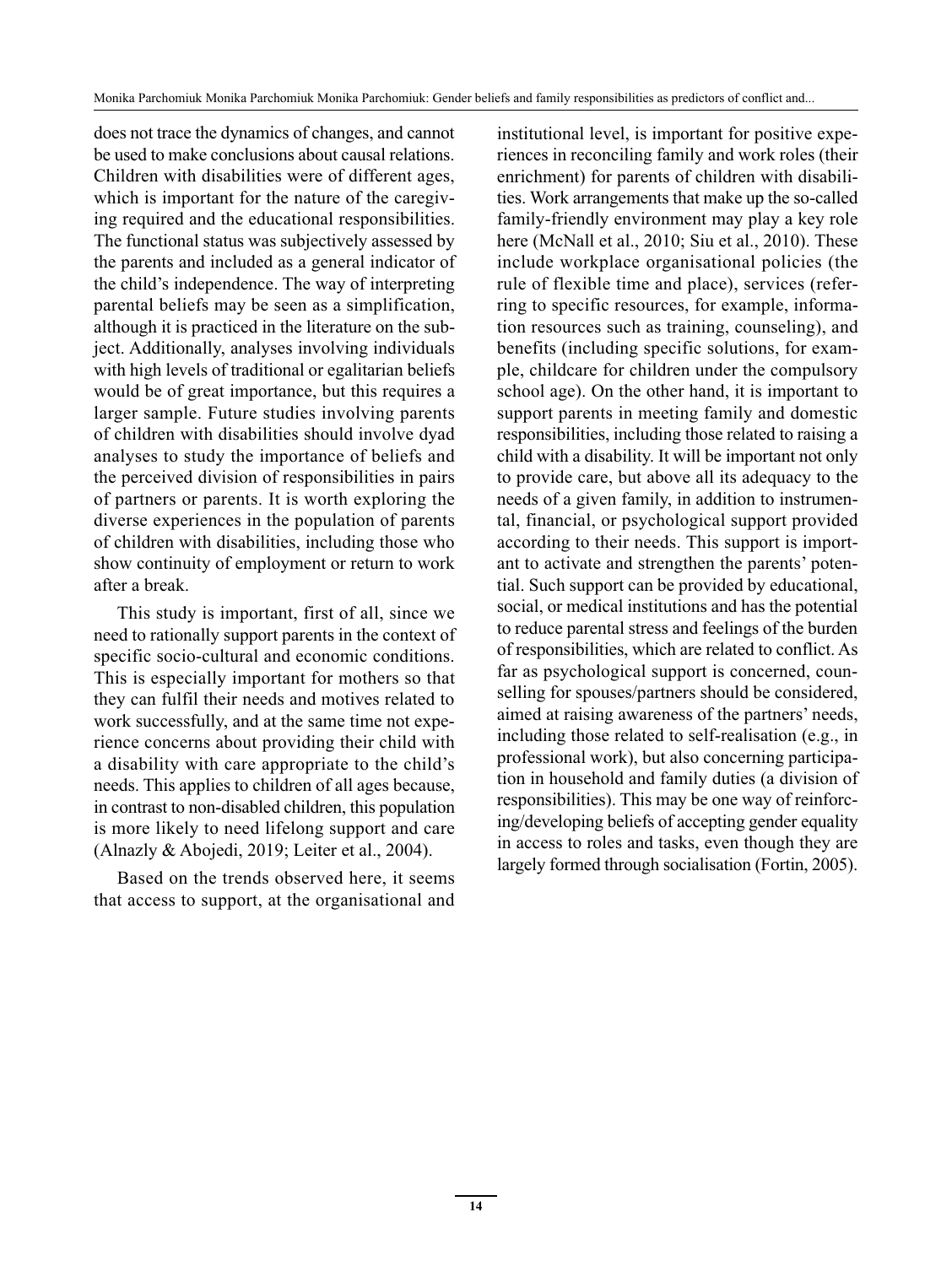#### **REFERENCES**

- Alborz, A. (2003). Transitions: placing a son or daughter with intellectual disability and challenging behaviour in alternative residential provision. *Journal of Applied Research in Intellectual Disabilities, 16*,75-88.
- Alnazly, E. K., & Abojedi, A. (2019). Psychological distress and perceived burden in caregivers of persons with autism spectrum disorder. *Perspectives in Psychiatric Care, 55*, 501–508.
- Aryee, S., Srinivas, E., & Tan, H. (2005). Rhythms of life: antecedents and outcomes of work-family balance in employed parents. *Journal of Applied Psychology*, *90*, 132-146.
- Bansal, N., & Agarwal, U. A. (2019). Direct and indirect effects of work? Family enrichment: role of gender role ideology. *International Journal of Productivity and Performance Management, 69*, 873-894.
- Beham, B., Drobnič, S., Präg, P., Baierl, A., & Lewis, S. (2020). Work-to-family enrichment and gender inequalities in eight European countries. *The International Journal of Human Resource Management, 31*, 589-610.
- Bicaksiz, P. (2009). *The effects of gender role ideology, role salience, role demands and core self-evaluations on work-family interface* (Master's thesis). Graduate School of Social Sciences of Middle East Technical University. Retrieved from https://etd.lib.metu.edu.tr/upload/12610950/index.pdf
- Boyd, M. J., Iacono, T., & McDonald, R. (2019). The perceptions of fathers about parenting a child with developmental disability: a scoping review. *Journal of Policy and Practice in Intellectual Disabilities*, *16*, 312-324.
- Brennan, E. M., & Brannan, A. M. (2005). Participation in the paid labor force by caregivers of children with emotional and behavioral disorders. *Journal of Emotional and Behavioral Disorders*, *13*, 237–246.
- Brown T. J., & Sumner, K. E. (2019). Cross national examination of work family in parents of children with disabilities using a bioecological model. *Child & Youth Care Forum*, 48, 703–718.
- Brown, T. J. (2014). Work family conflict among parents of atypically developing children: exploring the impact of worker, work, and child factors. *Journal of Child and Family Studies*, *23*, 854-862.
- Brummelhuis, L., van der Lippe, T., Kluwer, E., & Flap, H. (2008). Positive and negative effects of family involvement on work-related burnout. *Journal of Vocational Behavior*, *73*, 387-396.
- Brummelhuis, L., van der Lippe, T., Kluwer, E., & Flap, H. (2008). Positive and negative effects of family involvement on work-related burnout. *Journal of Vocational Behavior, 73*, 387-396.
- Butler, A. B., & Skattebo, A. (2004). What is acceptable for women may not be for men: The effect of family conflicts with work on job-performance ratings. *Journal of Occupational and Organizational Psychology, 77*, 553–564.
- Carlson, D., Kacmar, K., Wayne, J., & Grzywacz, J. (2006). Measuring the positive side of work-family interface: development and validation of a work-family enrichment scale. *Journal of Vocational Behavior*, *68*, 131-164.
- Chou, Y-C., Kroger, T., & Pu, C. Y. (2016). Universal breadwinner versus universal caregiver model: fathers' involvement in caregiving and well-being of mothers of offspring with intellectual disabilities. *Journal of Applied Research in Intellectual Disabilities, 29*, 34–45.
- Churchill, S. S., Villareale, N. L., Monaghan, T. A., Sharp, V. L., & Kieckhefer, G. M. (2010). Parents of children with special health care needs who have better coping skills have fewer depressive symptoms. *Maternal and Child Health Journal, 14*, 47–57.
- Claffey, S. T., & Mickelson, K. M. (2009). Division of household labor and distress: the role of perceived fairness for employed mothers. *Sex Roles*, *60*, 819–831.
- Cooper, S. M., Ross, L., Dues, A., Golden, A. R., & Burnett, M. (2019). Intergenerational factors, fatherhood beliefs, and african american fathers' involvement: building the case for a mediated pathway. *Journal of Family Issues, 40,* 2047–2075.
- Crettenden, A., Wright, A., & Skinner, N. (2014). Mothers caring for children and young people with developmental disabilities: intent to work, patterns of participation in paid employment and the experience of workplace flexibility. *Community, Work and Family*, *17*, 244-267.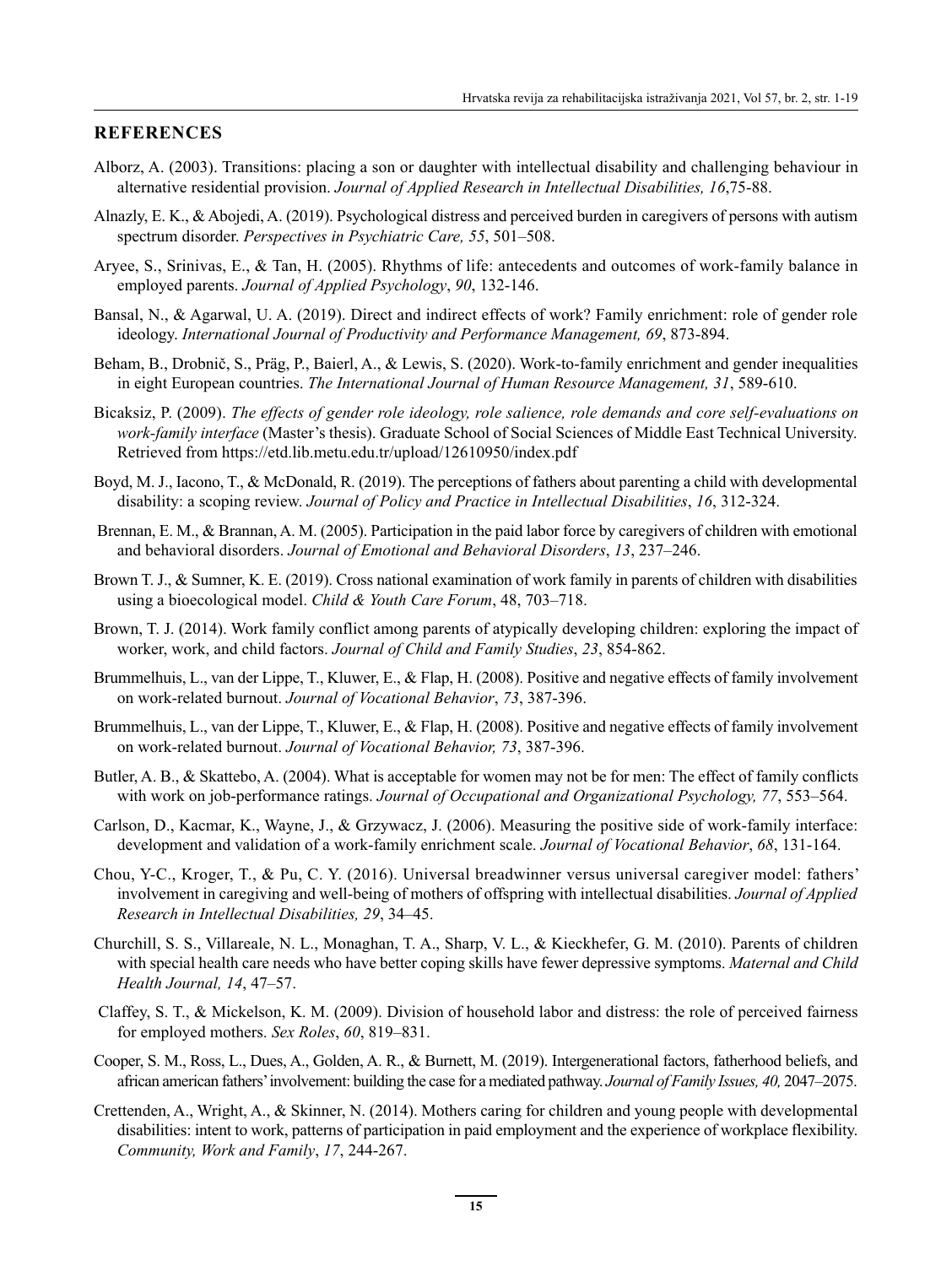- Cunningham, M. (2008). Influences of gender ideology and housework allocation on women's employment over the life course. *Social Science Research, 37*, 254–267.
- Davies, S. N., & Greenstein, T. N. (2009). Gender ideology: components, predictors, and consequences. *Annual Review of Sociology*, *35*, 87–105.
- Davys, D., & Haigh, C. (2007). Older parents of people who have a learning disability: perceptions of future accommodation needs. *British Journal of Learning Disabilities, 36*, 66-72.
- DePasquale, N., Polenick, C., Davis, K.D., Moen, P., Hammer, L.B., & Almeida, D.M. (2017). The psychosocial implications of managing work and family caregiving roles: Gender differences among information technology professionals. *Journal of Family Issues, 38*, 1495-1519.
- Dodson, T. A., & Borders, L. DA. (2006). Men in traditional and nontraditional careers: gender role attitudes, gender role conflict, and job satisfaction. *The Career Development Quarterly*, 54, 283-296.
- Duxbury, L.E., & Higgins, C.A.(1991). Gender differences in work-family conflict. *Journal of Applied Psychology, 76*, 60-74.
- Einam, M., & Cuskelly, M. (2002). Paid employment of mothers and fathers of an adult child with multiple disabilities. *Journal of Intellectual Disability Research*, *46*, 158–167.
- Favez, N., Tissota, H., Frascarolob, F., Stiefelb, F., & Despland, J. N. (2016). Sense of competence and beliefs about parental roles in mothers and fathers as predictors of coparenting and child engagement in mother–father–infant triadic interactions. *Infant and Child Development*, *25*, 283–301.
- Feinberg, M. E. (2003). The internal structure and ecological context of coparenting: a framework for research and intervention**.** *Parenting: Science and Practice*, *3*, 95–131.
- Fernandes-Cornejo, J., Escot, L., Kabubo-Mariara, J., Kinuthia, B. K., Eydal, G. B., & Bjarnson, T. (2016). Gender differences in young adults' inclination to sacrifice career opportunities in the future for family reasons. A comparative study with university students from Nairobi, Madrid and Reykjavik. *Journal of Youth Studies,19*, 457-482.
- Fortin, N. M. (2005). Gender role attitudes and the labour-market outcomes of women across OECD countries. *Oxford Review of Economic Policy*, *21*, 416-438.
- Gartrell Hatchman, B. (2009). *Women's gender role attitudes, career salience, and paid work-family conflict* (Doctoral dissertation. Auburn University).Retrieved from
- http://etd.auburn.edu/xmlui/bitstream/handle/10415/2027/B.Hatchman%20Dissertation.pdf?sequence=1&isAllowed=y
- Gaunt, R. (2006). Biological essentialism, gender ideologies, and role attitudes: what determines parents' involvement in child care. *Sex Roles, 55,* 523–533.
- Gelb, J. (2014). *Role centrality, gender role ideology and work-family conflict among working fathers in South Africa* (Master's thesis). University of Cape Town. Retrieved from https://open.uct.ac.za/bitstream/handle/11427/13686/ thesis hum 2015 gelb ja.pdf?isAllowed=y&sequence=1
- Gray, D. E. (2003). Gender and coping: the parents of children with high functioning autism. *Social Science and Medicine, 56*, 631-642.
- Greenhaus, J. H., & Powell, G. N. (2006). When work and family are allies: a Theory of work-family enrichment. *Academy of Management Review, 31*, 72–92.
- Greenhaus, J. H., & Beutell, N. J. (1985). Sources of conflict between work and family role. *Academy of Management Review*, *10*, 76-88.
- Grzywacz, J., Butler, A., & Almeida, D. (2008). Work, family, and health: work-family balance as a protective factor against stresses of daily life. In A. Marcus-Newhall, D. Halpern, S. Tan (Eds.), *The changing realities of work and family. A multidisciplinary approach* (pp. 194-215). Wiley-Blackwell.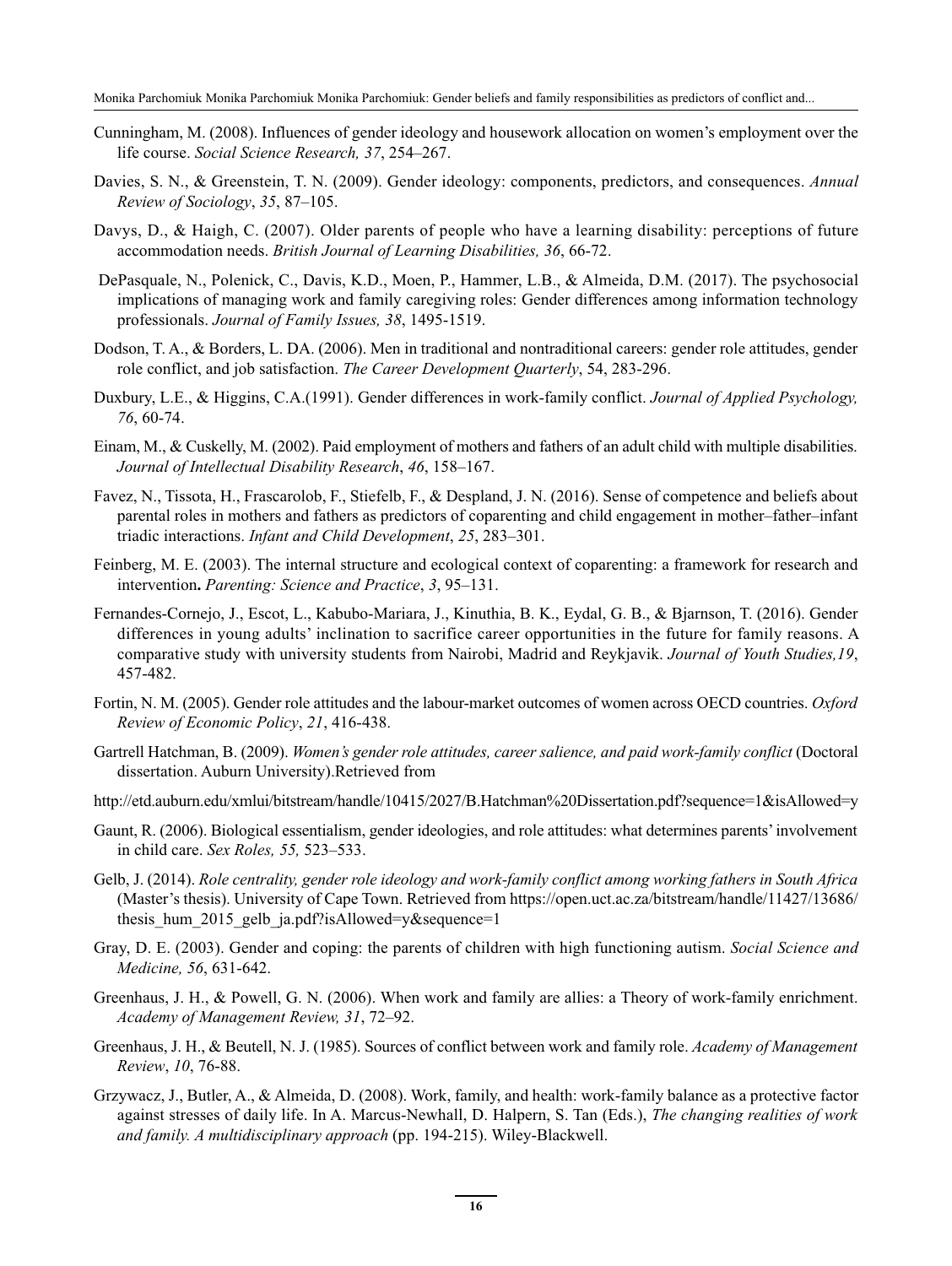- Haines, V. Y., Bilodeau, J., Demers, A., Marchand, A., Beauregard, N., Durand, P., & Blanc, M-E. (2019). Sex, gender dynamics, differential exposure, and work–family conflict. *Journal of Family Issues, 40*, 215–239.
- Harris, R. J., & Fireston, J. M. (1998). Changes in predictors of gender role ideologies among women: a multivariate analysis. *Sex Roles' 38*, 239-252.
- Hauge, L. J., Kornstad, T., Nes, R. B., Krisensen, P., Irgnes, L.M., Eskedal, L. T., Landolt, M. A.,& Vollarath, M. E. (2013). The impact of a child's special health care needs on maternal work participation during early motherhood. *Paediatric and Perinatal Epidemiology*, *27*, 353-360.
- Helms-Erikson, H., Tanner, J. L., Crouter, A. C., & McHale, S. M. (2000). Do women's provider role attitudes moderate the links between work and family? *Journal of Family Psychology, 14*, 658–670.
- Hergatt Huffman, A., Olson, K. J., O'Gara, T. C., & King, E. B. (2014).Gender role beliefs and fathers' work-family conflict. *Journal of Managerial Psychology, 29,* 774 – 793.
- Jaga, A., & Bagraim, J. (2011). The relationship between work-family enrichment and work-family satisfaction outcomes. *South African Journal of Psychology 41*, 52-62.
- Jaga, A., & Bagraim, J. (2017). Work-family conflict among Hindu mothers in South Africa. *International Journal of Manpower, 38,* 1086-1101.
- Jugović, I. (2015). Beliefs about the gender division of parental leave and characteristics associated with them. *Revija za Socijalnu Politiku*, *23*, 359-382.
- Kaplan, A., Sabbah-Karkabi, M., & Herzog, H. (2020). "When I iron my son's shirt, I feel my maternal role": making women's invisible work visible. *Journal of Family Issues, 41*, 1525–1545.
- Kaufman, G., & Uhlenberg, P. (2000). The influence of parenthood on the work effort of married men and women. *Social Forces, 78*, 931–947.
- Kaufman, G., & White, D. (2016). "For the good of our family": men's attitudes toward their wives' employment. *Journal of Family Issues, 37,* 1585–1610.
- Kleinplatz, P., McCarrey, M., & Kateb, C. (1992). The impact of gender-role identity on women's self-esteem, lifestyle satisfaction and conflict. *Canadian Journal of Behavioural Science, 24*, 333–347.
- Kroska, A., & Elman, C. (2009). Change in attitudes about employed mothers: Exposure, interests, and gender ideology discrepancies. *Social Science Research, 38,* 366–382.
- Kuo, P. X., Volling, B. L., & Gonzalez, R. (2018). Gender role beliefs, work–family conflict, and father involvement after the birth of a second child. *Psychology of Men & Masculinity, 19*, 243–256.
- Leiter, V., Wyngaarden Krauss, M., Anderson, B., & Wells, N. (2004). The consequences of caring. Effects of mothering a child with special needs. *Journal of Family Issues, 25*, 379-403.
- MacDonald, E. E., & Hastings, R. P. (2010). Mindful parenting and care involvement of fathers of children with intellectual disabilities. *Journal of Child and Family Studies, 19*, 236–240.
- Marks, J., Bun, L. C., & McHale, S. M. (2009). Family patterns of gender role attitudes. *Sex Roles*, 61 (3-4), 221–234.
- Matthews, R., Kath, L.,& Barnes-Farrell, J. (2010). A short, valid, predictive measure of work-family conflict: item selection and scale validation. *Journal of Occupational Health Psychology*, *15*, 75-90.
- Mavrogianni, T., & Lampropoulou, V. (2020). The involvement of fathers with their deaf children, international journal of disability. *Development and Education*, *67*, 45-57.
- McNall, L., Masuda, A.,& Nickin J. (2010). Flexible work arrangements, job satisfaction, and turnover intentions: the mediating role of work-to-family enrichment. *The Journal of Psychology*, *144*, 61-81.
- Mencarni, L., & Vignoli, D. (2018). Employed women and marital union stability: it helps when men help. *Journal of Family Issues, 39*, 1348–1373.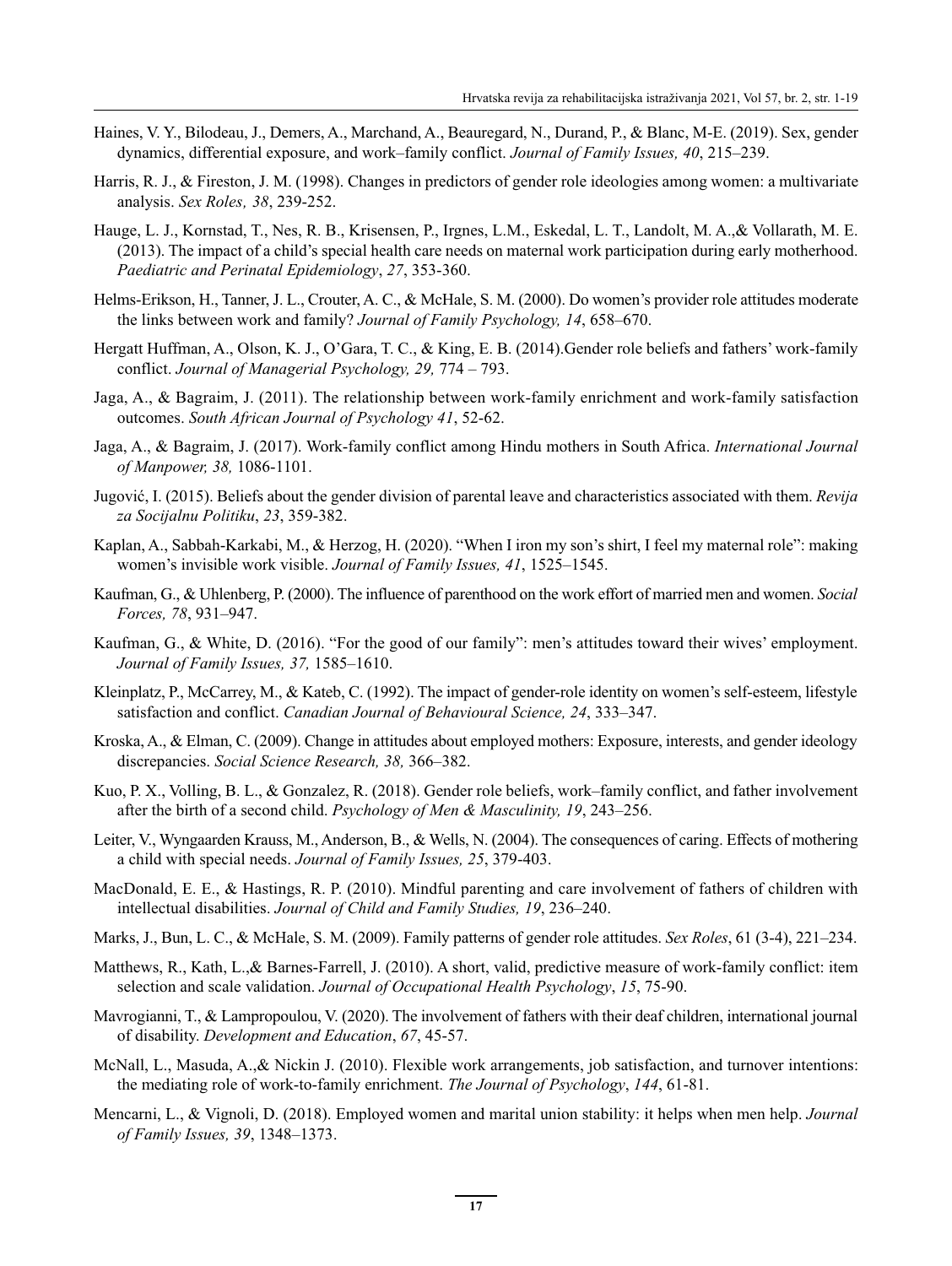- Meteyer, K., & Perry-Jenkins, M. (2010). Father involvement among working-class, dual-earner couples. *Fathering: A Journal of Theory, Research, and Practice about Men as Fathers, 8*, 379–403.
- Nomaguchi, K. M. (2009). Change in work-family conflict among employed parents between 1977 and 1997. *Journal of Marriage and Family, 71*, 15-32.
- Olrick, J. T., Pianta, R. C., & Marvin, R. S. (2002). Mother's and father's responses to signals of children with cerebral palsy during feeding. *Journal of Developmental and Physical Disabilities, 14*, 3–17.
- Öun, I. (2012). Work-family conflict in the Nordic countries: a comparative analysis. *Journal of Comparative Family Studies, 43*, 165-184.
- Ozgun, O. A., & Sterling Honig, A. (2005). Parental involvement and spousal satisfaction with division of early childcare in Turkish families with normal children and children with special needs. *Early Child Development and Care*, *175*, 259-270.
- Pancsofar, N., Petroff1, J. G., Rao, S., & Mangel, A. (2020). "What I want to do as a father is be there": constructions of school involvement for fathers of children with complex disabilities. *Research and Practice for Persons with Severe Disabilities, 44*, 153– 168.
- Perälä-Littunen, S. (2007). Gender equality or primacy of the mother? Ambivalent descriptions of good parents. *Journal of Marriage and Family, 69*, 341-351.
- Perälä-Littunen, S. (2018). Childcare and work–exploring the views of Finnish mothers and fathers. *Community, Work & Family, 21*, 209-225.
- Perales, F., Jarallah, Y., & Baxter, J. (2018). Men's and women's gender-role attitudes across the transition to paretnthood: accouting for child's gender*. Social Forces*, 97 (1), 251-276.
- Perry-Jenkins, M., Herman, R. J., Halpern, H. P., & Newkirk, K. (2017). From discovery to practice: translating and transforming work–family research for the health of families. *Family Relations, 66*, 614–628.
- Potter, C. A. (2017). Father involvement in the care, play, and education of children with autism. *Journal of Intellectual & Developmental Disability*, *42*, 375–384.
- Rajadhyaksha, U., Korabik, K., & Aycan, Z. (2015) Gender, gender-role ideology, and the work–family interface: a cross-cultural analysis. In: M. Mills (ed.), *Gender and the work-family experience*. Cham: Springer.
- Riina, E. M., & Feinberg, M. E. (2012). Involvement in childrearing and mothers' and fathers' adjustment. *Family Relations, 61*, 836 – 850.
- Rothbard, N. P. (2001). Enriching or depleting? The dynamics of engagement in work and family roles. *Administrative Science Quarterly, 46*, 655–684.
- Rupp, K., & Ressler, S. (2009). Family caregiving and employment among parents of children with disabilities on SSI. *Journal of Vocational Rehabilitation*, *30*, 153-175.
- Ryan, S., & Runswick-Cole, K. (2008). Repositioning mothers: mothers, disabled children and disability studies. *Disability & Society, 23*, 199-210.
- Schippers, A., Berkelaar, M., Bakker, M., & Van Hove, G. (2020). The experiences of Dutch fathers on fathering children with disabilities: 'Hey, that is a father and his daughter, that is it'. *Journal of Intellectual Disability Research*, *64*, 442-454.
- Sheran, J., &Todd, S. (2000). Maternal employment and family responsibilities: the perspectives of children with intellectual disabilities. *Journal of Applied Research in Intellectual Disabilities*, *13*, 109-131.
- Šimunić, A., Pandža, M., & Gregov, L. (2017). Some determinants of the perception of work–family conflict: a dyadic approach. *Primenjena Psihologija, 10*, 245-262.